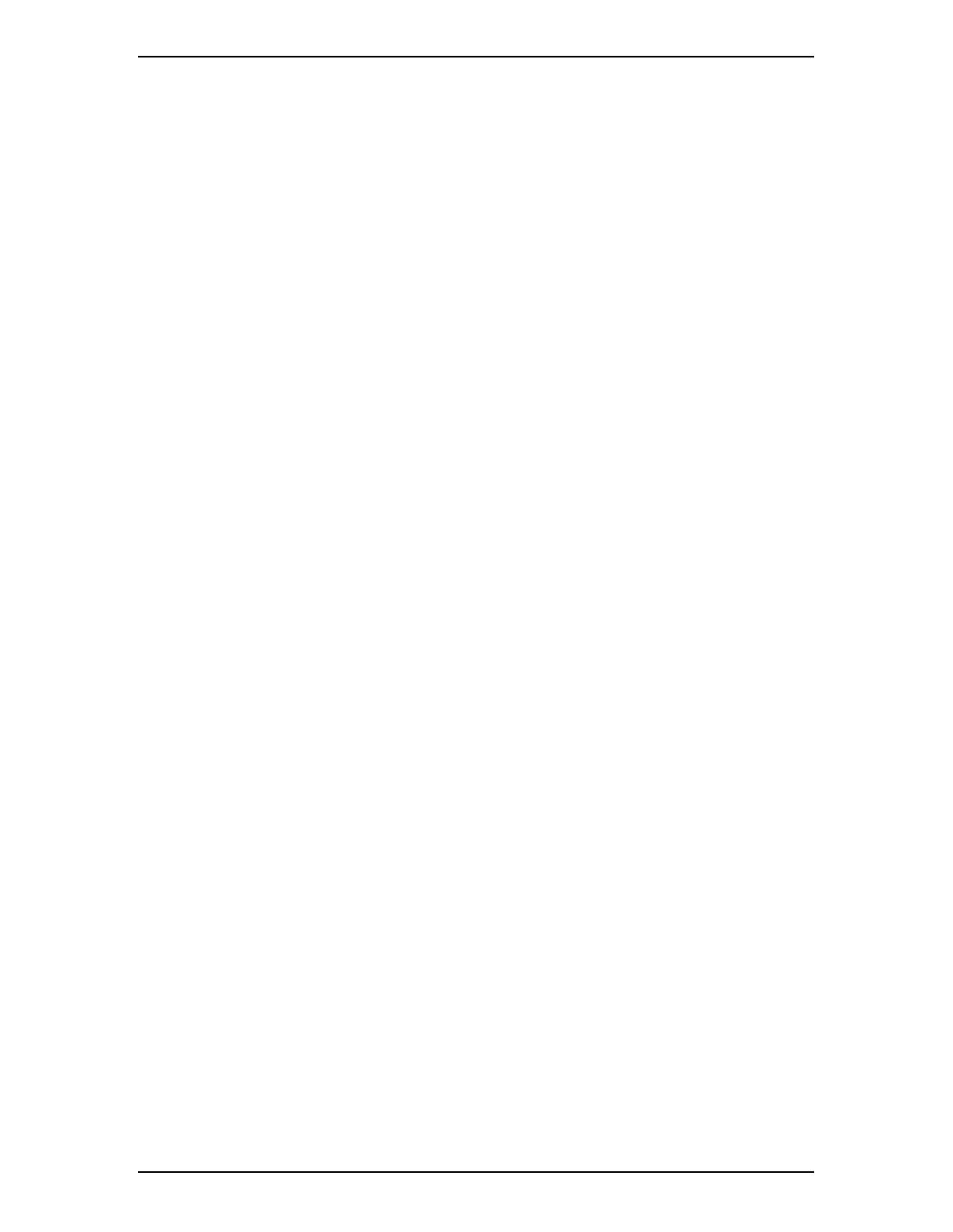# **Table of Contents**

| S.7 Reducing Emissions from Major Sources and Area Sources 19 |
|---------------------------------------------------------------|
|                                                               |
|                                                               |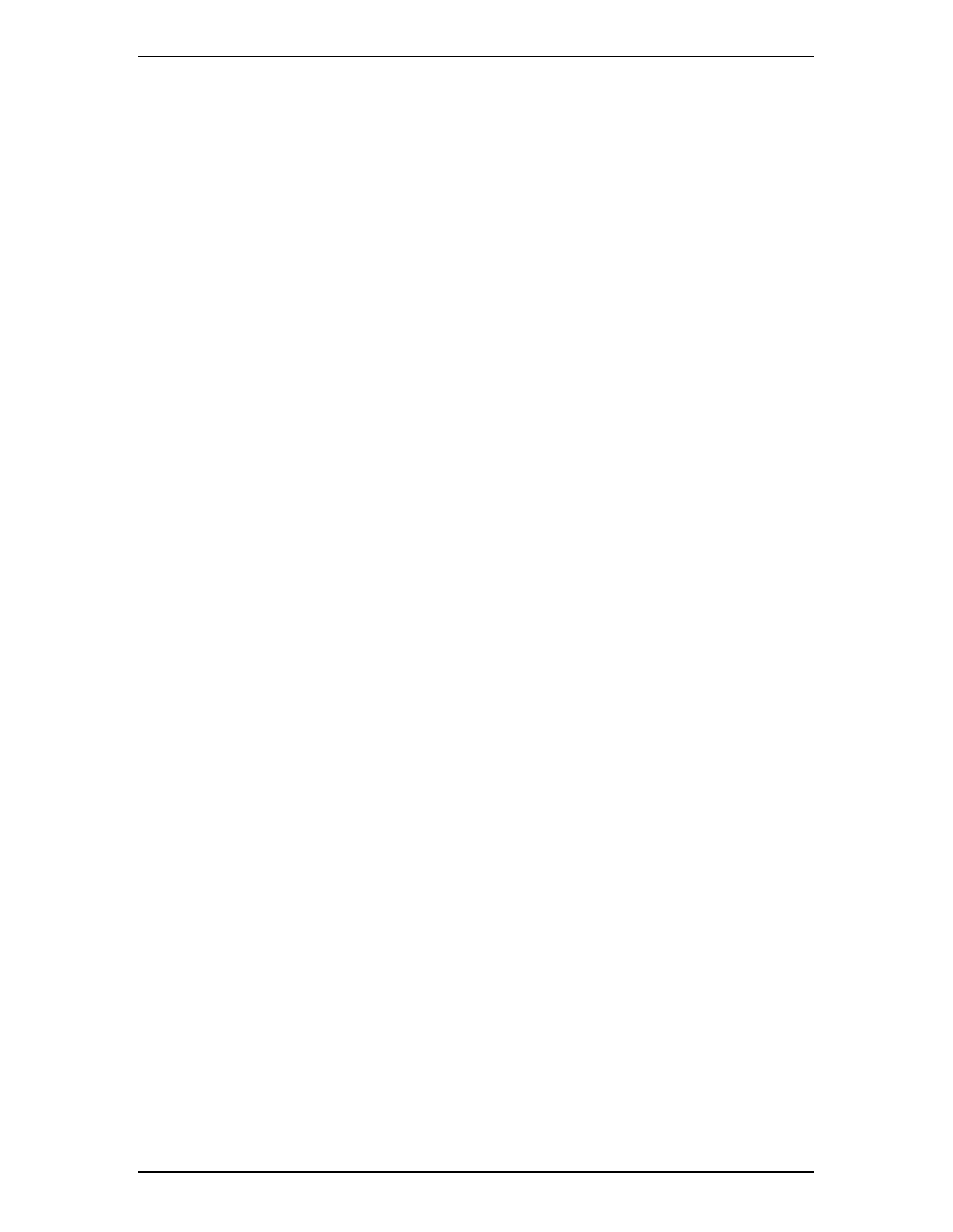# **Executive Summary**

### **S.1 Introduction**

In the interest of protecting the environment and public health of Northwest Queens, the Natural Resource Defense Council (NRDC) and the Citizens Helping Organize for a Klean Environment (CHOKE) participated in the New York State Article X permitting process for several new power plants proposed in Northwest Queens. One of their objectives was to have a study conducted to analyze the contributors to air pollution in Northwest Queens and to identify possible strategies for improving air quality and reducing risks to public health. As part of the Article X permitting process for its 250 MW Ravenswood Combined Cycle project, KeySpan committed to funding such a study as a community benefit. CHOKE and NRDC contracted with Synapse to conduct this study. The conclusions and recommendations are those of the authors but do not necessarily reflect the position of KeySpan.

One of the reasons that Queens County was chosen for this study is that it is home to many sources of air pollution. In the northwest corner of the county there currently are four large power plants, which together house 46 electric generating units. The county also contains an extensive transportation network that includes the Long Island Expressway, the Brooklyn Queens Expressway, the Grand Central Parkway, two highway bridges, a tunnel to Manhattan, and two airports, along with over 400 miles of arterial and local roads. Queens also has several large industries, and some 2.2 million residents, leading to significant economic activity which contributes to air quality problems.

While Queens contains many large sources of air pollution, it is also important to note that a significant portion of the borough's pollution arises from pollution sources located upwind. Similarly, much of the pollution generated within Queens affects the air quality of other regions located downwind of the county. Thus, this report should be informative to policymakers throughout the Northeastern US – as the air quality problems and opportunities that exist throughout this large region are inextricably linked.

### **S.2 Overview of Urban Air Pollution**

### **Framework for Assessing Pollution and Health Threats**

Like most large urban areas, Queens has numerous pollutants in its air. This can make it difficult to set priorities for improving air quality, since the pollutants come from different sources, have different health effects, and are regulated differently. In addition, since much of the pollution present in Queens blows in from other places, reducing pollution emissions from sources in Queens will only partially address the air quality problem there.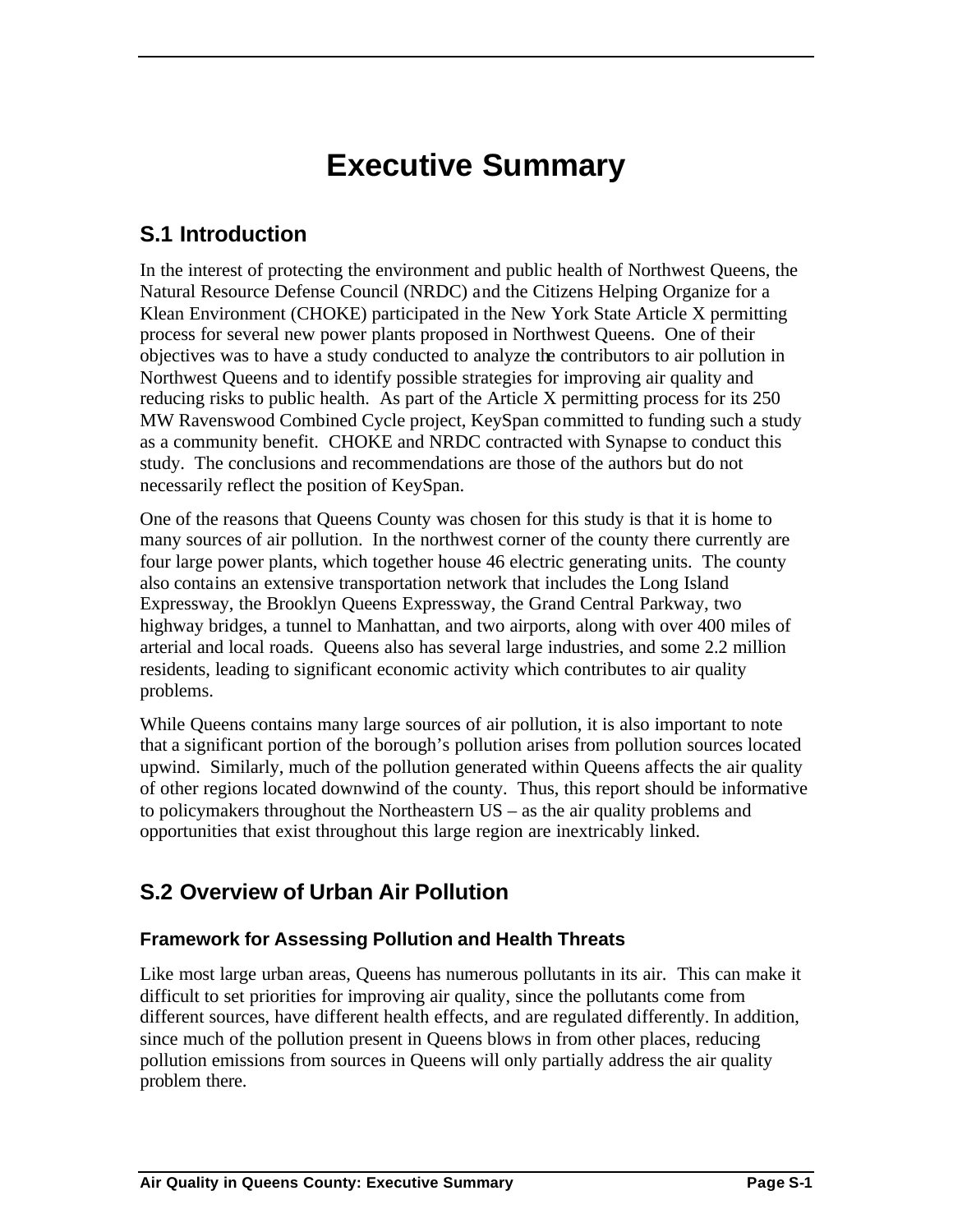It is important to distinguish between the different types of emissions and pollutants. A pollutant that is emitted and has not been transformed at all in the air is called a *primary pollutant*. A pollutant that leads to the formation of another pollutant is called a *precursor*, and the pollutant that forms as a result of the emissions of the precursor is called a *secondary pollutant*. These distinctions are important to keep in mind, since they may mean that the pollutants we control at a source are not the same as the pollutants for which we want to reduce exposures to people.

It is also useful to point out the several different steps that lead to the health threats caused by air pollution. One can visualize the pathway leading to health risks as follows:



In other words, primary pollutants are *emitted* from a source (such as a power plant or a car) and result in *concentrations* of a pollutant outdoors and indoors. The concentrations of pollutants at any one point in space and time are determined by many factors, including the transport of pollutants from many miles away, and the creation of secondary pollutants through complex chemical processes. Human *exposure* occurs when people spend time in areas with pollutant concentrations. Finally, human exposure leads to public *health risks*, if the exposure concentrations are high enough.

There are three major categories of air pollutants that lead to public health and environmental risks – criteria air pollutants, toxic air pollutants, and greenhouse gases. For each of these categories, we provide a description of the pollutants as well as a discussion of the major health risk that they create for the citizens of Queens County.

### **Criteria Air Pollutants Defined**

In accordance with the Clean Air Act, the US EPA has set uniform, nationwide standards for six pollutants that are considered harmful to human health and the environment at high concentrations. These six *criteria pollutants* are briefly described below. For these pollutants, two types of National Ambient Air Quality Standards (NAAQS) are established. Primary standards are set to protect public health, and secondary standards protect against decreased visibility and building damage, and protect other forms of public welfare. It is important to note that being below a NAAQS does not necessarily mean that there are no health risks, especially when multiple pollutants are present.

Carbon monoxide (CO) is a colorless, odorless gas that is almost entirely due to motor vehicle exhaust in dense urban areas. It is harmful to health because it can displace oxygen in our bloodstream, reducing delivery of this vital substance to the cells of our bodies.

Nitrogen dioxide  $(NO<sub>2</sub>)$  is a reddish-brown gas that is formed when fuel is burned.  $NO<sub>2</sub>$ is a precursor of both ozone and of nitrate particulate matter. Across the US, about half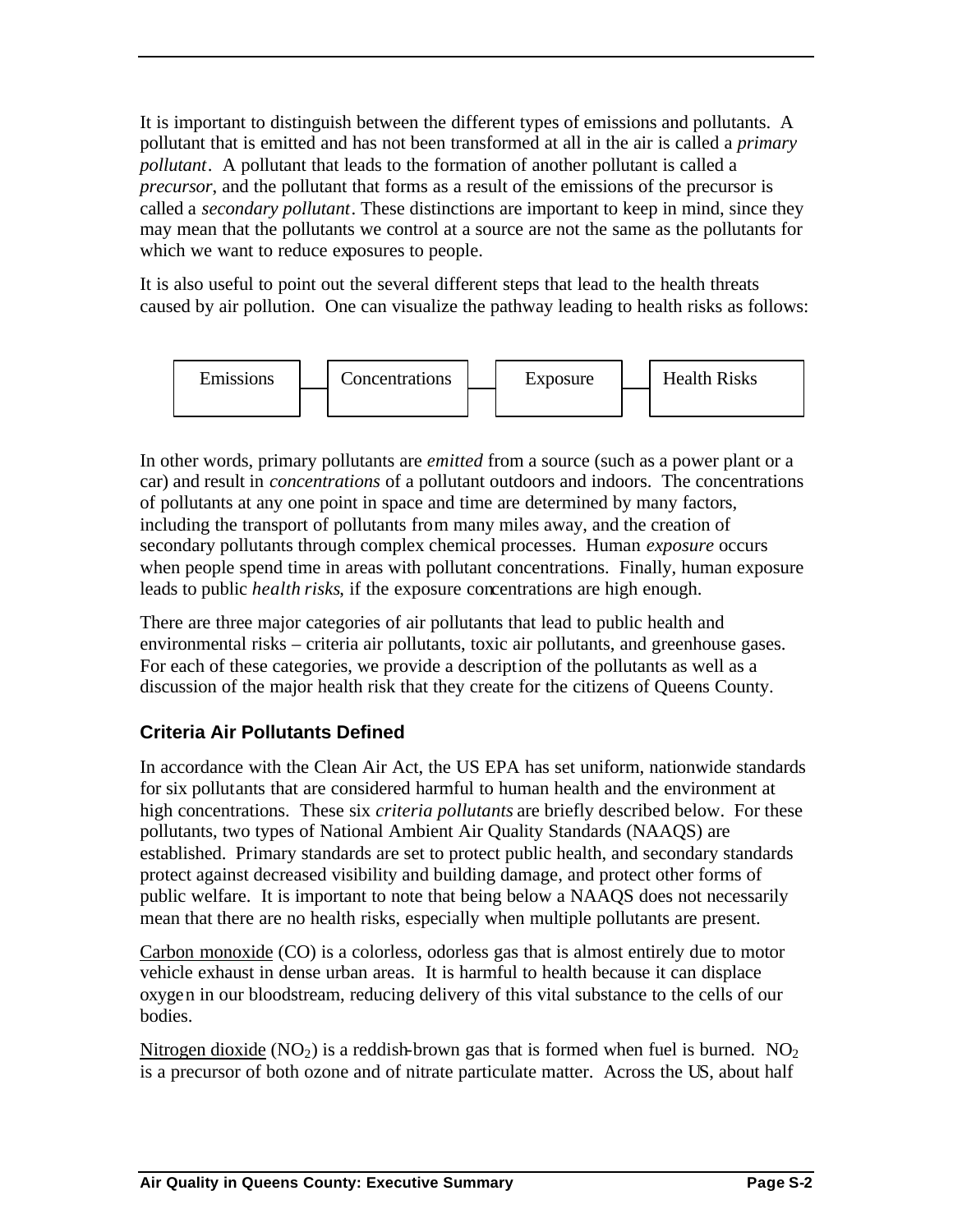of the  $NO<sub>2</sub>$  comes from motor vehicles, with about a third from power plants. When inhaled,  $NO<sub>2</sub>$  can irritate and damage the cells lining the deep regions of our lungs.

Sulfur dioxide  $(SO_2)$  is a gas principally formed when fuel containing sulfur (such as coal or oil) is burned, and is a precursor of sulfate particular matter. About two-thirds of the  $SO<sub>2</sub>$  in the US comes from fossil-fired power plants. When inhaled,  $SO<sub>2</sub>$  deposits and irritates the upper regions of our lungs.  $SO<sub>2</sub>$  is also a major contributor to acid rain, which leads to environmental damage to aquatic and forest ecosystems.

Ozone  $(O_3)$  is a major component of smog and is a secondary pollutant, formed when nitrogen oxides (NOx, which includes  $NO<sub>2</sub>$ ) react with volatile organic compounds (VOCs) in the presence of sunlight. Ozone is a strong oxidant gas which, upon inhalation, causes damage to the sensitive cells in the deep regions of our lungs. It can lead to decreased lung functions, increased hospitalizations, and possibly increased mortality risks.

Lead (Pb) is a metal that was once principally related to motor vehicles (since tertraethyl lead was used as an antiknock agent in gasoline). Now that unleaded gasoline is used, most of the lead in the air comes from lead smelters or other industrial sources. Lead exposure results in chemical changes in the brain which can reduce intelligence.

Particulate matter is defined as any solid or liquid suspended in the air. Particulate matter can therefore contain a large number of different chemicals or substances, and can vary greatly in size.  $PM_{10}$  is the fraction of particles less than 10  $\mu$ m in diameter (roughly one-seventh the width of a human hair). The US EPA has recently focused on *PM2.5*, the fraction of particles less than 2.5 μm in diameter, since those smaller particles are more likely to get deeper into the lung. Particulate matter is both a primary pollutant (including fly ash, soil, sea salt, and diesel particles) and a secondary pollutant (including sulfate and nitrate particles). Exposures to particulate matter have been associated with a wide range of adverse health impacts, including respiratory symptoms, decreased lung functions, increased hospitalizations, and increased mortality risks.

### **Hazardous Air Pollutants Defined**

In addition to the criteria pollutants, the US EPA maintains a list of 188 toxic air pollutants, also known as hazardous air pollutants (HAPs), that are considered detrimental to human health. Unlike the criteria pollutants, HAPs do not have air quality standards, although emissions of some HAPs are regulated under the Clean Air Act. People exposed to air toxics at high levels for long time periods may have an increased chance of getting cancer, damaging their immune system, or suffering from neurological, reproductive (e.g., reduced fertility), developmental, respiratory and other health problems.

US EPA has constructed a list of 34 hazardous air pollutants (33 air toxics and diesel particulate matter) that constitute the greatest public health threat in urban areas. We have further reduced the list to those that create the greatest health risk in Queens. We use estimated concentrations of air toxics in Queens and published cancer risks of these 34 air toxics to pick a subset of pollutants that require closer scrutiny.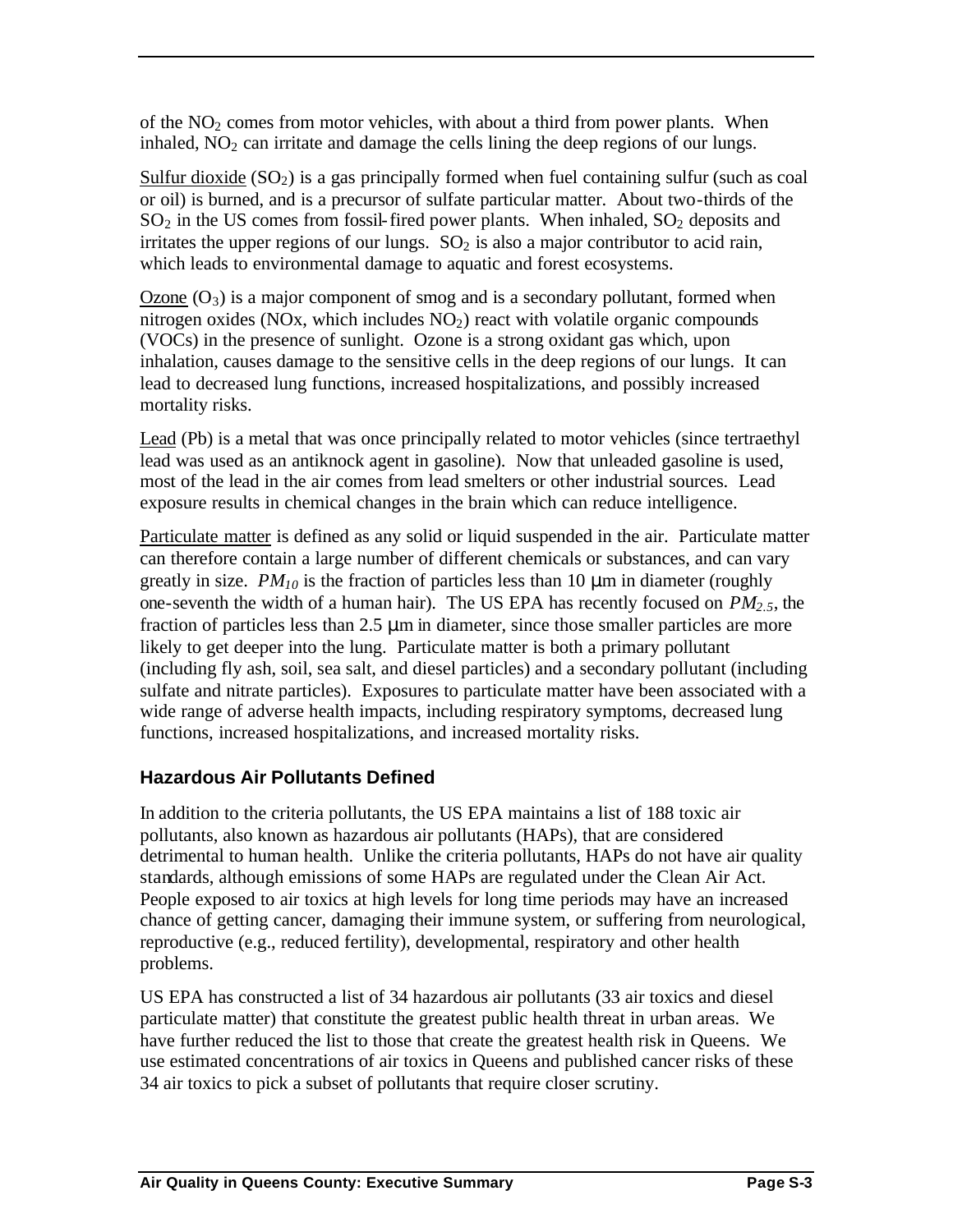Figure S.1 shows the eight pollutants most likely to significantly contribute to cancer risk in Queens, along with their approximate cancer risk rates. In descending order of importance, they are diesel particulate matter, polycyclic organic matter (POM), chromium compounds, formaldehyde, 1,3- butadiene, benzene, carbon tetrachloride, and acetaldehyde. As indicated in the table, the cancer risk from diesel particulate matter is greater than that for all the other eight HAPs combined.



**Figure S.1 Estimated Cancer Risks Of Top Eight Air Toxics In Queens**

### **Greenhouse Gases Defined**

GHGs include carbon dioxide  $(CO<sub>2</sub>)$ , methane, nitrous oxide, and multiple other pollutants.  $CO<sub>2</sub>$  is the greenhouse gas of most concern because of the large volumes of  $CO<sub>2</sub>$  emissions relative to other GHGs. While, some of the other GHGs have greater "global warming potential" per unit volume, they are emitted in much smaller volumes.

Although they do not affect human health directly, greenhouse gases (GHGs) contribute to global climate change and associated health problems. Global climate change models predict that worldwide daily mortality and morbidity due to extreme heat events could significantly increase in this century, especially among elderly poor who often have preexisting health conditions and may lack air conditioning or access to air conditioned spaces. Projected increases in frequency and duration of extreme heat events will exacerbate the "urban heat island effect," which raises daily urban temperatures up to 10 degrees Fahrenheit higher than the surrounding suburbs/exurbs, especially during the nighttime hours.

Other health impacts of climate change include increased rates of secondary air pollutant formation (e.g.,  $O_3$  and some PM<sub>2.5</sub> components), incidence of vector-borne and waterborne diseases, and possibly increased frequency and severity of storms. By as early as the 2020s, there could be significant increases in the sea level in the New York area.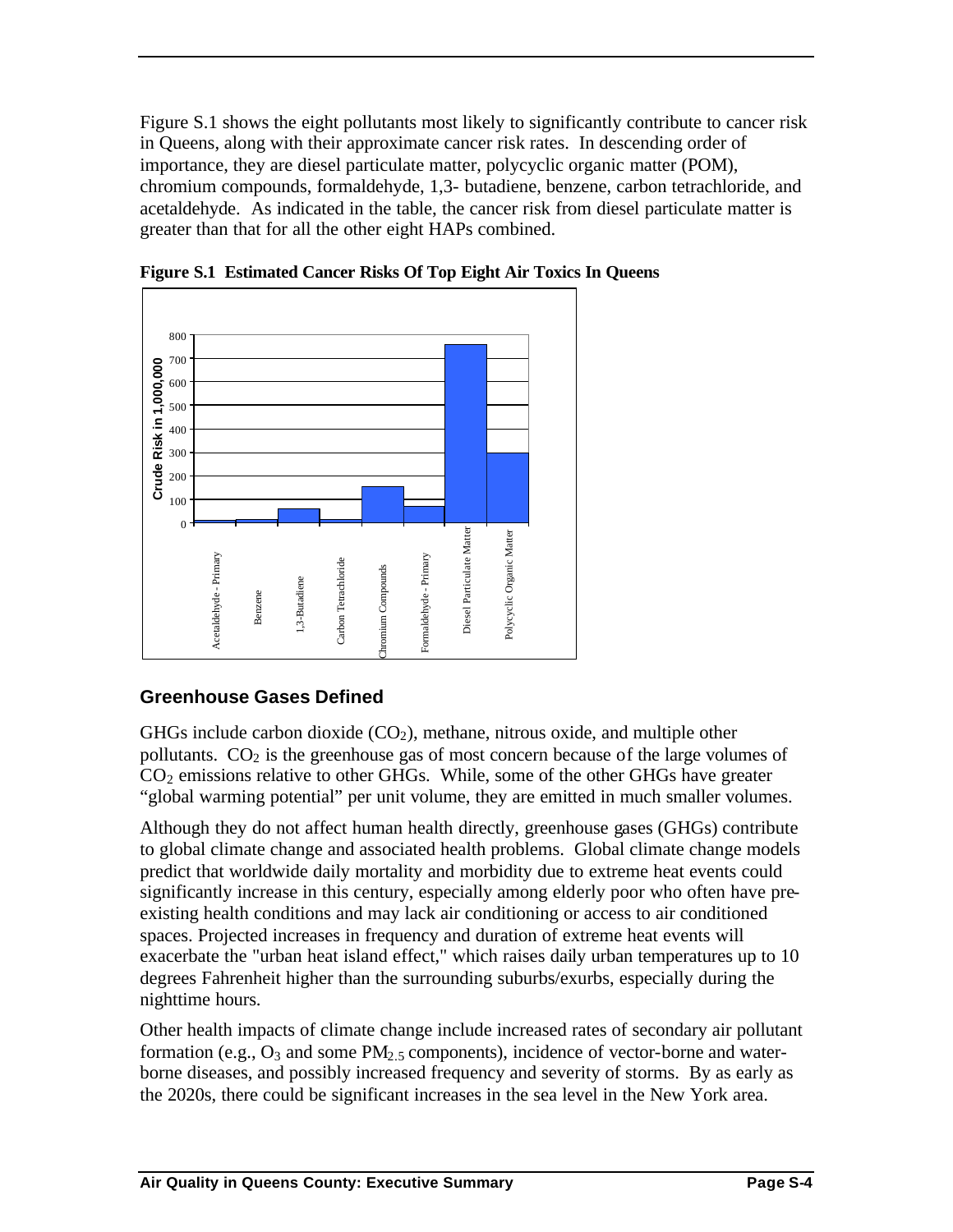Sea-level rise, combined with more frequent droughts and floods, will pose a significant challenge to urban transportation and drinking water delivery infrastructure. While the vulnerability of Queens to these impacts has not yet been specifically assessed, its highly urbanized structure and extensive coastline suggest a high degree of risk.

### **S.3 Air Quality and Health Risks in Queens**

### **Criteria Pollutant Levels in Queens**

Evaluation of air quality requires analysis of specific data on pollutant concentrations in the air. The air quality in Queens is monitored on a regular basis for a number of pollutants, and data are readily available for these pollutants. The six criteria air pollutants are monitored at numerous locations on a regular basis to evaluate whether the air meets federally mandated ambient air quality standards. Most of these pollutants are measured on a continuous basis, either with daily or hourly average concentrations.

In the past decade, ambient levels for all six criteria pollutants have decreased nationally. However, progress has been slowest for ozone and small particulate matter. Limited progress on the ozone front is largely due to emissions of precursor gases from power plants, especially those in the Midwestern US, and motor vehicles. The highest concentrations of ozone are generally in areas downwind of major urban areas. Limited progress on small particulate matter is due to both vehicle emissions and sulfur dioxide emissions from coal-fired power plants. Concentrations of small particulate matter are particularly high in the Eastern US.

Air quality in Queens itself can be evaluated in comparison to federally mandated ambient air quality standards, air quality indices and other measures. Unhealthy air conditions, as measured using air quality indices, have decreased in the New York metropolitan area in the last decade. For example, sulfur dioxide concentrations in New York City are now well below federal standards, and the EPA has recently redesignated the city to be in attainment of carbon monoxide standards.

However, New York City and Queens County are still burdened with significant air quality problems. Environmental Defense has ranked Queens among the worst 10% of US Counties in terms of its exposure to criteria air pollutants. The greatest remaining threats are caused by ozone and particulate matter, both of which can have severe health impacts. The US EPA has determined that the NY metropolitan area, including Queens is in "severe nonattainment" for ozone; Queens is one of the two city boroughs that violates federal standards. Based on monitoring data, EPA expects that when  $PM_{2.5}$ designations are made, most of New York City, including large parts of Queens, will be defined as non-attainment areas.

It is important to note that compliance with National Ambient Air Quality Standards is not necessarily sufficient to eliminate public health risks from air pollution. There is ample evidence of health risks at concentrations below those national standards, especially for particulate matter.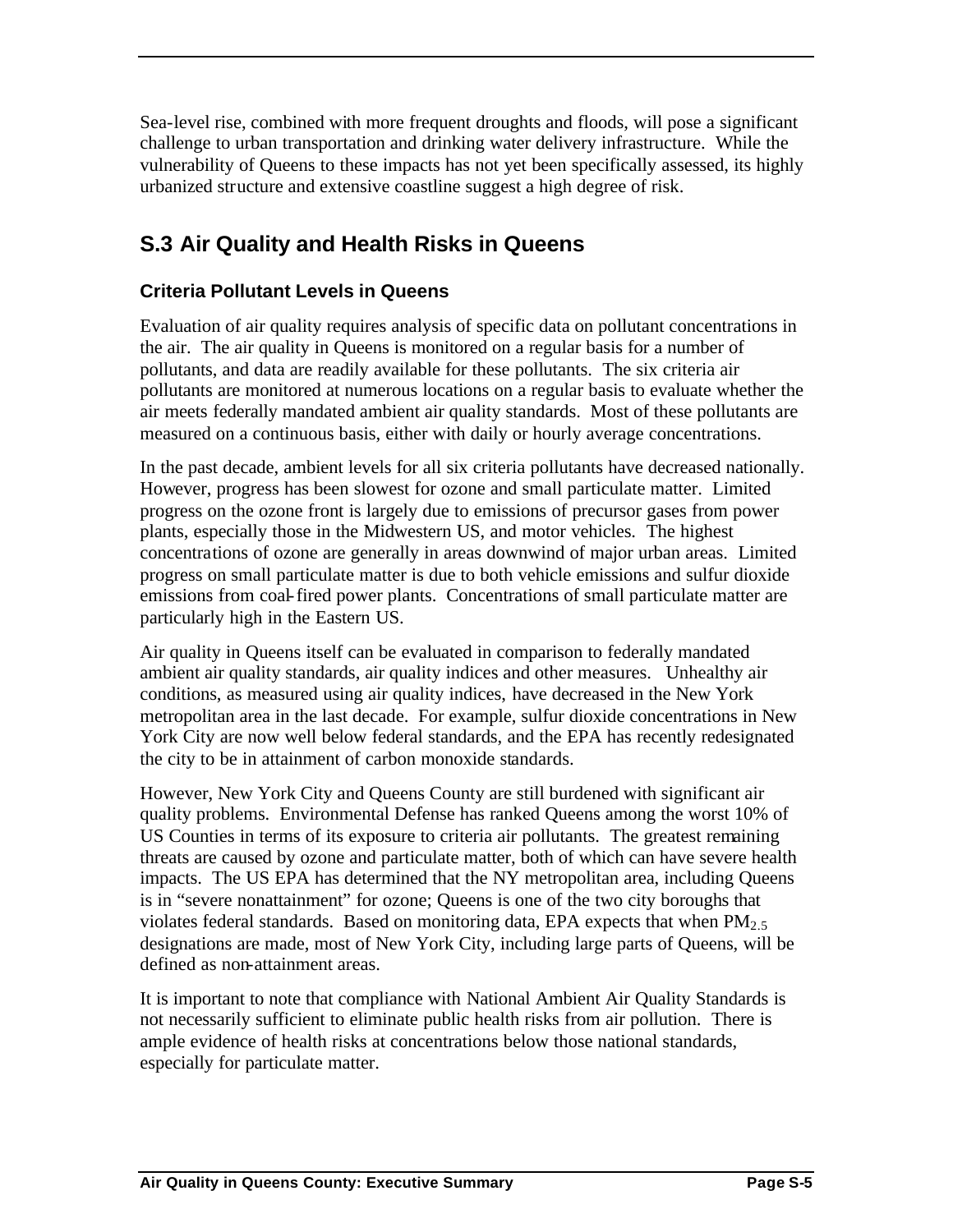### **Hazardous Air Pollutant Levels in Queens**

Unlike criteria pollutants, data on emissions and air concentrations are more limited for hazardous air pollutants. While individual sources must meet specific emissions standards for certain toxics, there are no air qua lity standards for air toxics. Estimates of air toxics exposures require alternative data sources and estimation methods than can be used for criteria pollutants.

Based on modeling, ambient air toxics concentrations of several air toxics in Queens derive primarily from on-road mobile sources (cars, trucks, buses) and off-road mobile sources (including airplanes, airports, and trains). Because there are no ambient air quality standards for these pollutants, the importance of the concentrations is best understood in reference to the estimated health risks described above.

For both criteria pollutants and air toxics, it is important to recognize that ambient air pollution concentrations do not necessarily represent the levels of air pollution to which people are exposed. This is due in part to the fact that, on average, Americans spend 90 percent of their time indoors. As a result, indoor exposure, because of either indoor sources or penetration of pollution from outdoors, can be an important source of health impacts. Personal exposure can therefore be considered a combination of exposures from both outside (i.e., ambient) sources and indoor sources. Numerous studies over the past 25 years indicate that for most pollutants, especially  $VOCs$ ,  $NO<sub>2</sub>$  and particulates, personal exposures exceed ambient concentrations. For ozone, personal exposures are usually lower than ambient concentrations.

Moreover, despite the limitations of ambient air quality data, there is a strong correlation between outdoor air pollution levels and certain health outcomes. Epidemiological studies tell us that on days when air pollution levels are high, more people get sick or die. Such correlations lead to the ambient air quality standards set by EPA. Although we have a limited ability to know who is at highest risk because of our lack of personal exposure data and knowledge about population susceptibility, we can still draw population-wide inferences as long as average personal exposures increase when outdoor levels increase. For pollutants that penetrate indoors, even to a limited degree, this is indeed the case.

### **Greenhouse Gas Contributions From Queens**

Information on emissions from specific greenhouse gas sources is limited at present, since GHGs are not currently regulated by federal or state laws. As such, GHG emissions reporting is entirely voluntary and often covers only greenhouse gas reduction efforts, rather than describing overall operational emission inventories.

Americans as a whole contribute far more to climate change on a per-capita basis than the rest of the world's people. The US is responsible for roughly one quarter of the total world's GHG emissions, even though we have only four percent of the world population, indicating that the average American generates 8 times as many greenhouse gases as the average non-American.

New York State is responsible for roughly four percent of US GHG emissions, but has more than 6 percent of the US population, and thus has a slightly lower per-capita green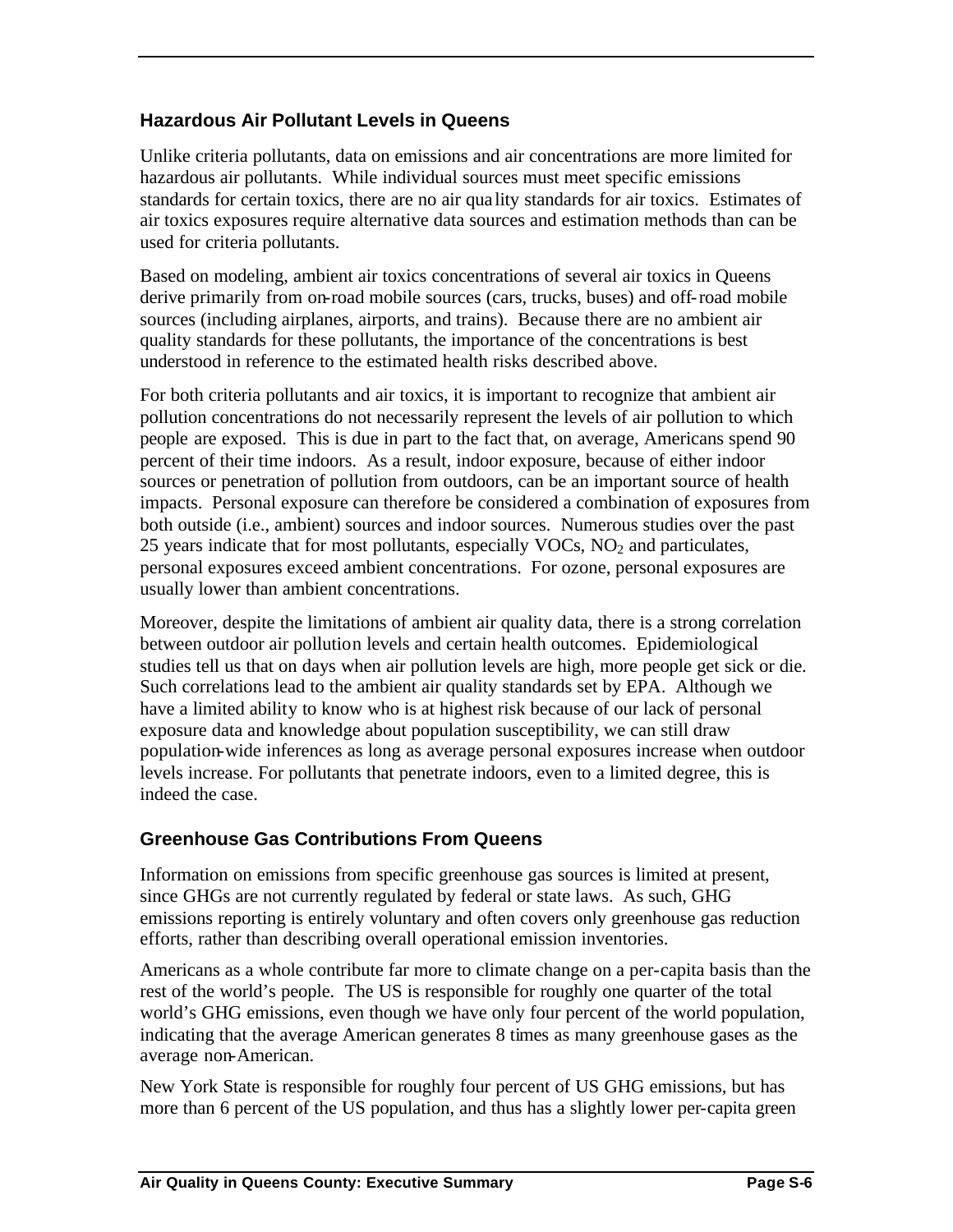house gas emission rate than the rest of the US. Nonetheless, Queens produces large volumes of  $CO<sub>2</sub>$  emissions. For example, the power plants in Queens County produce roughly 15 percent of all the  $CO<sub>2</sub>$  emissions from all the power plants in New York State while accounting for about 15 percent of the State's electric capacity. Thus, Queens provides an important opportunity regarding New York City's and New York State's efforts to address global warming.

The NY State Energy Research and Development Authority forecasts that overall GHG emissions in the state will increase by 12% by 2010. This significant increase in emissions, coupled with Queens' substantial contribution to New York State GHG emissions, suggests that the reduction of greenhouse gases should be a high priority in improving air quality in Queens.

### **The Pollutants that Create the Greatest Health Risks In Queens**

In order to identify opportunities for improving the air quality in Queens County and neighboring regions, it is useful to identify those pollutants that create the greatest health risks in Queens. Here we make a broad comparison of the health risks posed by the different criteria pollutants, hazardous air pollutants and greenhouse gases.

Ozone and particulate matter are the two criteria pollutants that currently pose the greatest health risk, both because of their toxicity and because levels of other criteria pollutants have been more greatly reduced in recent years. Thus, we focus our quantitative analysis here on just these two criteria pollutants. Also, remember that we have narrowed the EPA's list of priority air toxics down to eight HAPs that are of most importance to cancer risks in Queens.

In order to rank the health risks of ozone, particulate matter and HAPs, we analyze the premature deaths that might occur in Queens as a result of each pollutant. We assume hypothetically that concentrations of each pollutant are decreased by 10% across all of Queens, and we calculate the resulting reduction in premature deaths. This approach will only capture a fraction of the health benefits due to reduced concentrations, because it does not address health impacts beyond premature deaths. Nonetheless, it provides a useful methodology for creating priorities across the pollutant types.

We estimate that a 10% reduction of the eight priority HAP emissions in Queens would result in four fewer cancers (and associated premature deaths) per year in Queens. We also estimate that a 10% reduction in ozone concentrations would result in roughly 30 fewer premature deaths per year in Queens. Finally, we estimate that a 10% reduction in PM<sub>2.5</sub> concentrations (to be distinguished from emissions) would result in over 100 fewer premature deaths per year in Queens.

Thus, the health threat from ozone appears to be roughly a factor of ten greater than that of HAPs, and the health threat of  $PM<sub>2.5</sub>$  appears to be roughly a factor of three greater than that of ozone, when ranked on the basis of premature deaths. From this perspective, public policies to reduce air emissions should focus first on  $PM_{2.5}$ , and then on ozone, with less emphasis on HAPs.

We have not ranked greenhouse gases alongside the other pollutants in this study, due to the long-term timeframe and unpredictable nature of global warming impacts on public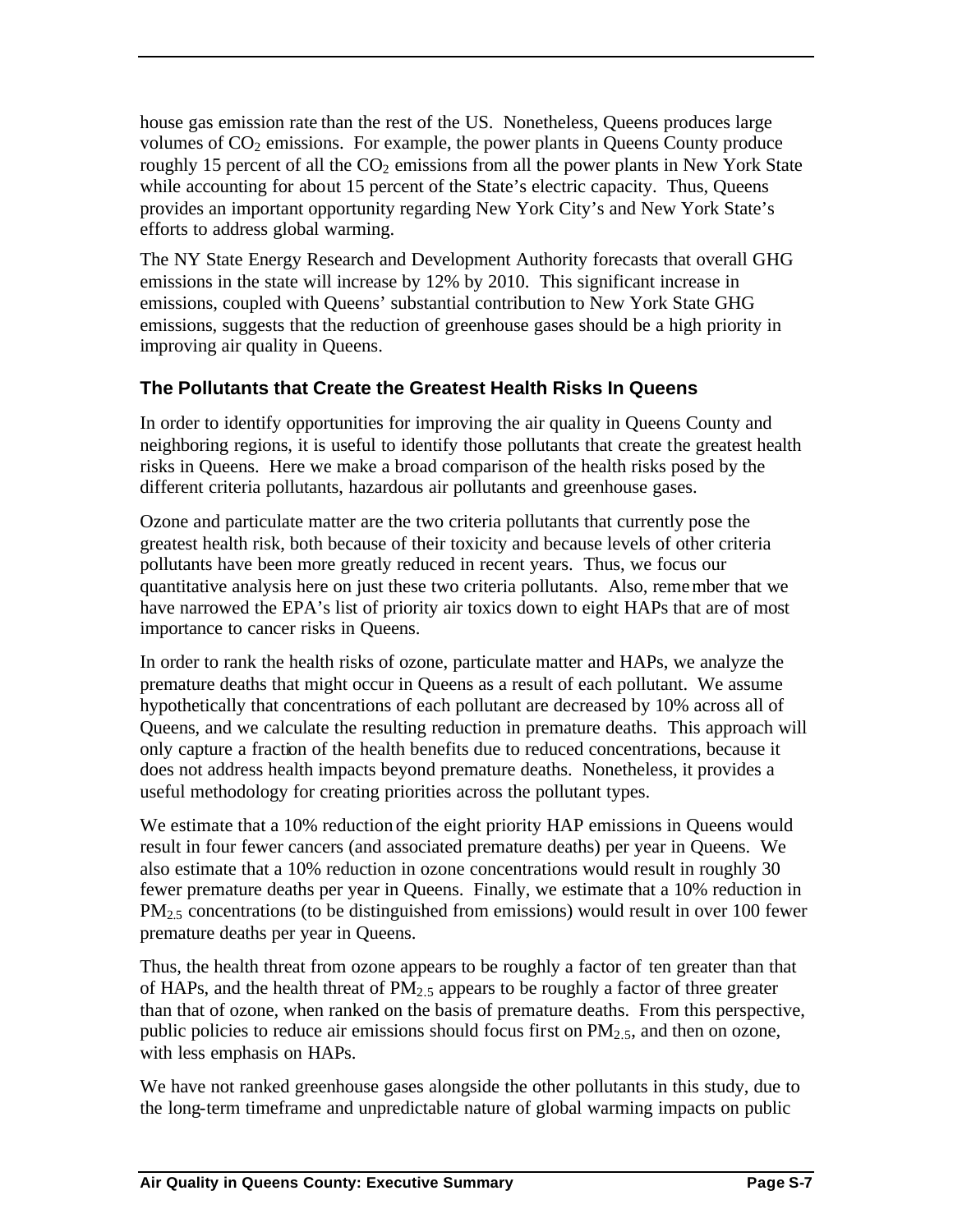health. Nevertheless, it is clear that the potentially dramatic effects of global warming, both in Queens and elsewhere in the world, dictate that greenhouse gases receive substantial attention when addressing air pollution and air quality in Queens and the neighboring regions.

### **Factors Affecting Air Quality – Transport of Particulates and Ozone**

There are a variety of factors that influence air pollution concentrations in a given area. These factors include not only the sources of air pollution and their locations, but also weather-related factors that influence how far pollutants travel and how they change in the air.

Particulate matter consists of many different chemicals and contains components that are directly emitted (primary particles), and components that are formed through reactions in the atmosphere (secondary particles). The most prevalent particle types are sulfate and nitrate particles (which constitute about half of the fine particulates on the East Coast), and elemental and organic carbon (which constitute about one third of the fine particulates on the East Coast).

Concentrations of different forms of particulate matter are determined by a variety of factors. The maximum concentrations associated with any given emission source are generally fairly close to the source. This effect is particularly strong for sources that emit primary particles, such as highways. The effect is reduced for sources that emit primarily precursor gases that will form into small particles, such as power plants. Tall emission stacks on power plants can mean that emissions occur high in the air and can travel long distances before being deposited. However, an individual living near a source will be at greater risk than an individual living hundreds of miles away, because of where the concentration is highest.

Ozone is formed most intensively during the summer months through reaction of  $NO<sub>x</sub>$ , VOCs, and sunlight. In New York, as for much of the East Coast, the Ozone Season is designated as May 1 through September 30 of each year. This is the period during which ozone formation causes the most significant air pollution problems and health impacts.

Both ozone and particulate matter (and their precursors) can travel long distances in the atmosphere. As a result, pollutant concentrations in a particular area can be affected by sources far away. This characteristic is important in Queens due to meteorological conditions. Queens, and the rest of the New York City area, is affected by weather systems that move from west to east across the country. This predominant west to east weather movement transports air emissions from power plants in the Midwest (as well as other areas to the south and west). The transported pollutants significantly affect pollutant concentrations in the New York area.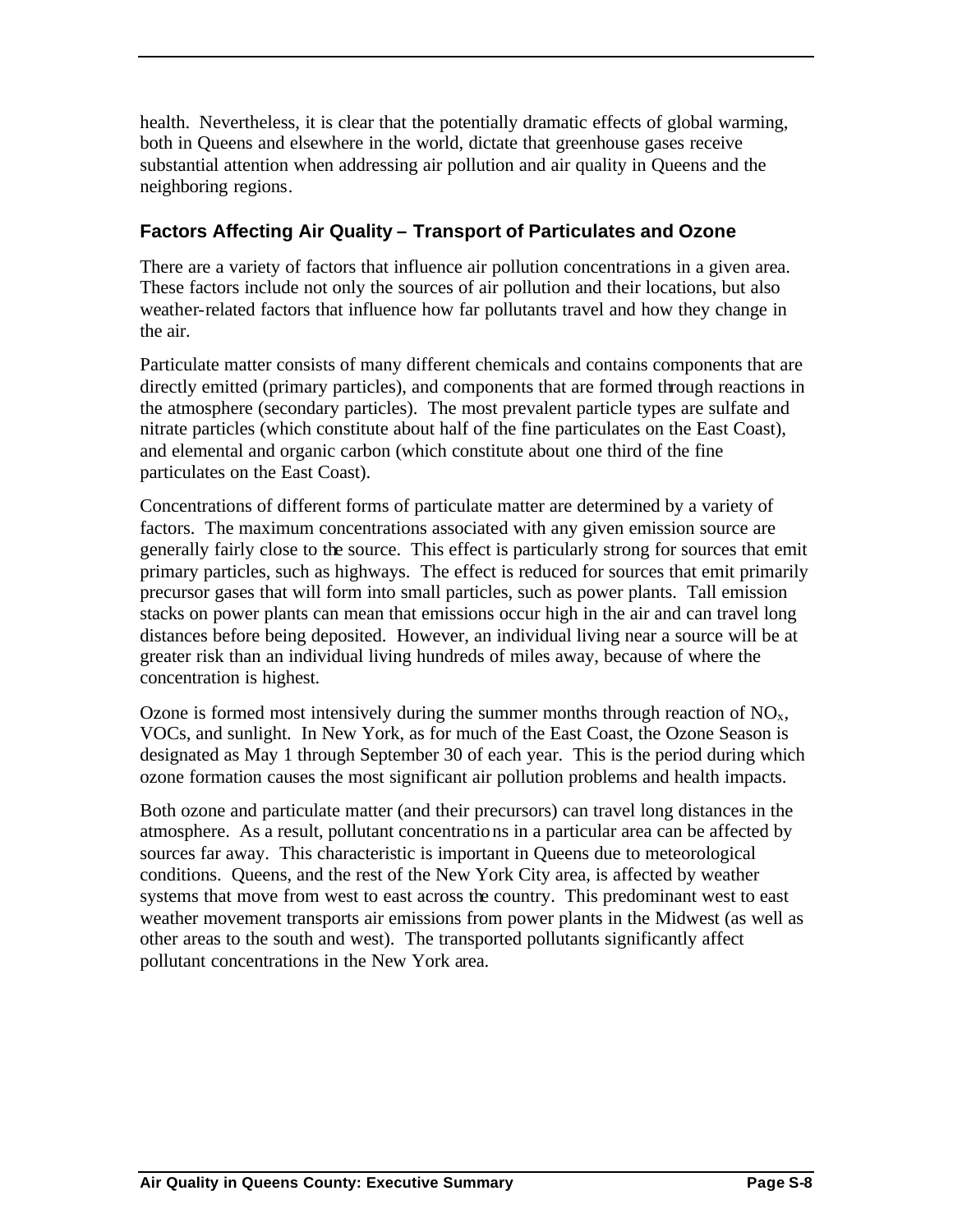### **S.4 Sources of Emissions Affecting Air Quality in Queens**

#### **Introduction and Caveats**

Identifying the local sources of emissions that contribute to air quality problems in Queens is a difficult task. First, there is little reliable information to indicate the primary sources of some of the key emissions in Queens. We have reviewed several different data sources only to find that they are incomplete, inconsistent, or not based on data specific to Queens. Second, the formation of pollutants and the transport of pollutants into and out of Queens is a complex process that is difficult to analyze, and yet will have significant implications for the ambient air quality in Queens.

Nonetheless, here we broadly indicate those sources of emissions that are likely to have the greatest impact on the air quality in Queens. While we do not identify many of the specific sources of emissions, we indicate those sectors and those types of sources that are likely to have the greatest impact.

The US EPA recommends dividing sources of air emissions into four main categories, listed below. We use these categories throughout this report to describe the general types of sources in Queens

- Large stationary sources. Sometimes referred to as point sources, large stationary sources are those that emit at least 100 tons per year of any regulated pollutant. This category includes electric power plants, manufacturing, refineries, and steel mills.
- Area sources. This category includes all smaller stationary sources of emissions, such as residential and commercial furnaces and boilers, waste incinerators and miscellaneous small combustion sources. This category also includes noncombustion area sources such as gas stations and dry cleaners.
- On-road mobile sources. This category includes all transportation vehicles that travel on roads, including cars, taxies, buses, trucks, etc., using both diesel fuel and gasoline.
- Off-road mobile sources. This category includes all transportation vehicles that travel off-roads, such as airplanes, marine transportation, recreational vehicles, industrial, construction and mining equipment, using both diesel fuel and gasoline.

#### **Sources of Particulate Matter**

Several factors discussed above pertaining to the formation and transport of particulate matter, allow us to make only broad conclusions about the relative impact in Queens of the various sources of particulate matter. We believe that the sources that contribute to ambient particulate matter concentrations in Queens can be described as follows:

• Sources *outside* the metropolitan area contributes the largest portion of ambient of particulate matter in Queens. Much of this transported particulate matter comes from power plants and other industries in upwind states.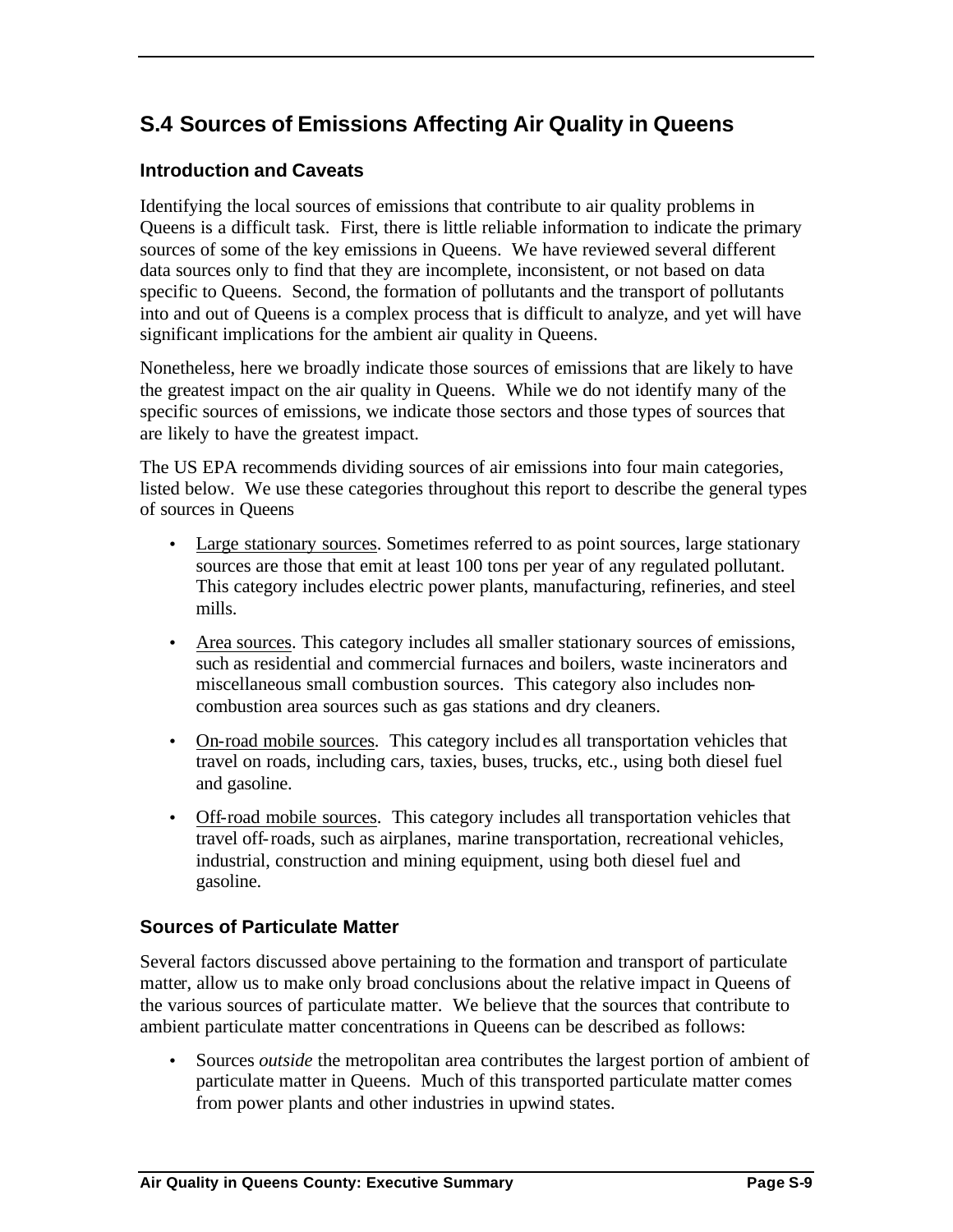- Of the remaining ambient particulate matter in Queens, a large part comes from sources *within* Queens. Most of this particulate matter consists of primary emissions from the transportation sector, the electricity sector, and the area sources (i.e., residential and commercial boilers) within Queens, largely in the PM 2.5 category. Other sources include fugitive dust and natural sources such as suspended salt particles from the ocean and Long Island Sound, which consists mostly of coarser material.
- Another large portion of ambient particulate matter in Queens comes from similar sources *in other parts of the metropolitan area*. Compared with particulate matter from Queens sources, a larger proportion of the particulate matter in this category is secondary rather than primary.

### **Sources of Ozone and Ozone Precursors**

Again, several factors discussed above pertaining to the formation and transport of ozone allow us to make only broad conclusions about the relative impact in Queens of the various sources of ozone. We believe that the sources that contribute to ambient ozone concentrations in Queens can be described as follows:

- Sources *outside* the metropolitan area contribute the largest portion of ambient ozone in Queens. Much of this ozone and ozone precursors come from power plants and other industries in upwind states. Ozone levels are highest in Queens and the Bronx, relative to the rest of New York City, because they are more directly downwind of Northern New Jersey, Newark, and Manhattan.
- Of the remaining ambient ozone in Queens, a large part comes from sources *within* Queens. Most of this ozone is due to ozone precursors from the transportation sector, the electricity sector, and the area sources (i.e., residential and commercial boilers) within Queens.
- Another large portion of ambient ozone in Queens comes from sources in *other parts of the metropolitan area*. Most of this ozone is likely to be due to precursors from the transportation sector, the electricity sector, and area sources.

### **Sources of Hazardous Air Pollutants (HAPs)**

The transportation sector is by far the largest contributor to the health risks created by hazardous air pollutants in Queens. Diesel particulate emissions pose a health risk greater than all of the other seven priority HAPs combined (as described above), and almost all of the diesel particulate emissions are caused by on-road and off-road mobile sources. Furthermore, the transportation sector is responsible for the majority of the emissions of several of the other HAPs, including formaldehyde, benzene, and acetaldehyde.

The power plants in Queens emit several types of HAPs, but they tend to contribute very small portions of the total contributions in the county. For example, roughly three percent of the total chromium compounds emitted in Queens comes from the power plants, and much less than one percent of the polycyclic organic matter (POM) emissions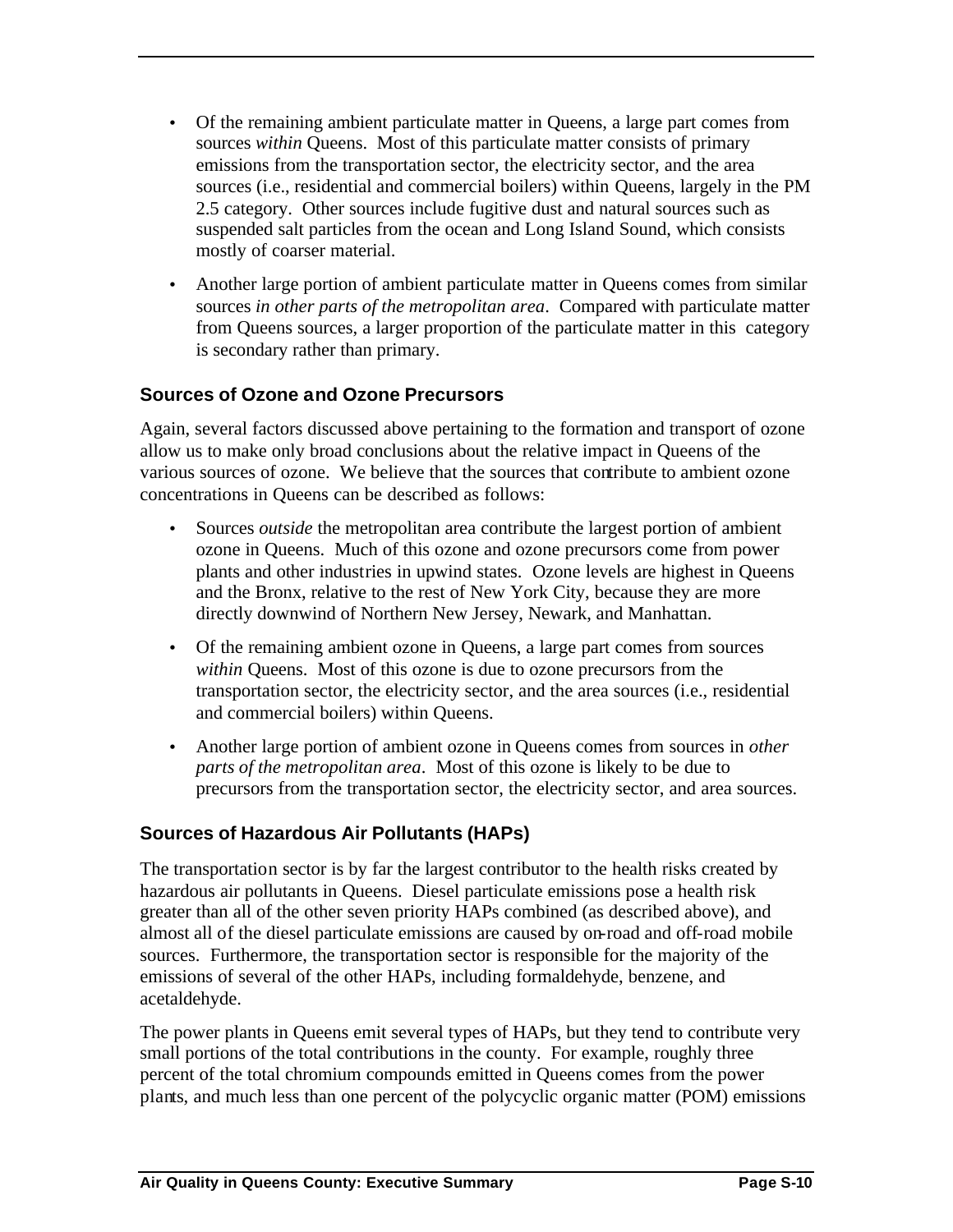are from power plants. Furthermore, since emissions of these HAPs from sources outside of Queens can contribute to concentrations in Queens, these power plants contribute a relatively small amount to ambient HAP concentrations in Queens. Other HAP emissions from power plants, such as mercury, arsenic, manganese and nickel compounds, were not identified as among the top priority HAPs in Queens, but may have important non-cancer health implications.

### **Sources of Greenhouse Gases**

Figure S.2 provide a breakdown of the sources of  $CO<sub>2</sub>$  emissions for the entire state of New York. It indicates that the transportation sector makes the largest contribution to emissions (35%), followed by the electricity sector (29%).



**Figure S.2 Sources of CO2 Emissions in New York State**

The breakdown of  $CO<sub>2</sub>$  sources in Queens County may be different than that presented for New York State above. Because of the high concentrations of both roadways and power plants in Queens, there may be even greater contributions from the transportation and electricity sectors.

### **S.5 Reducing Emissions from the Electricity Sector**

New York City, like the rest of the nation, gets its electricity from a regional network of interconnected power plants and transmission lines. This means that the residents and businesses of each borough are not served exclusively by power plants within that borough. Rather, the electricity from all the power plants in the Northeast region is commingled in the regional transmission grid. Queens is one of the counties with a large amount of generating capacity relative to its electricity needs, and it consistently exports its surplus electricity to other users in New York City.

Currently, there are four large power plants in Queens, which together house 46 electric generating units. Eight of these are large steam generating units, and 38 are small combustion turbines. All four of these plants are in a small section of Northwest Queens (Astoria). Figure S.3 shows the location of these four facilities in Northwest Queens.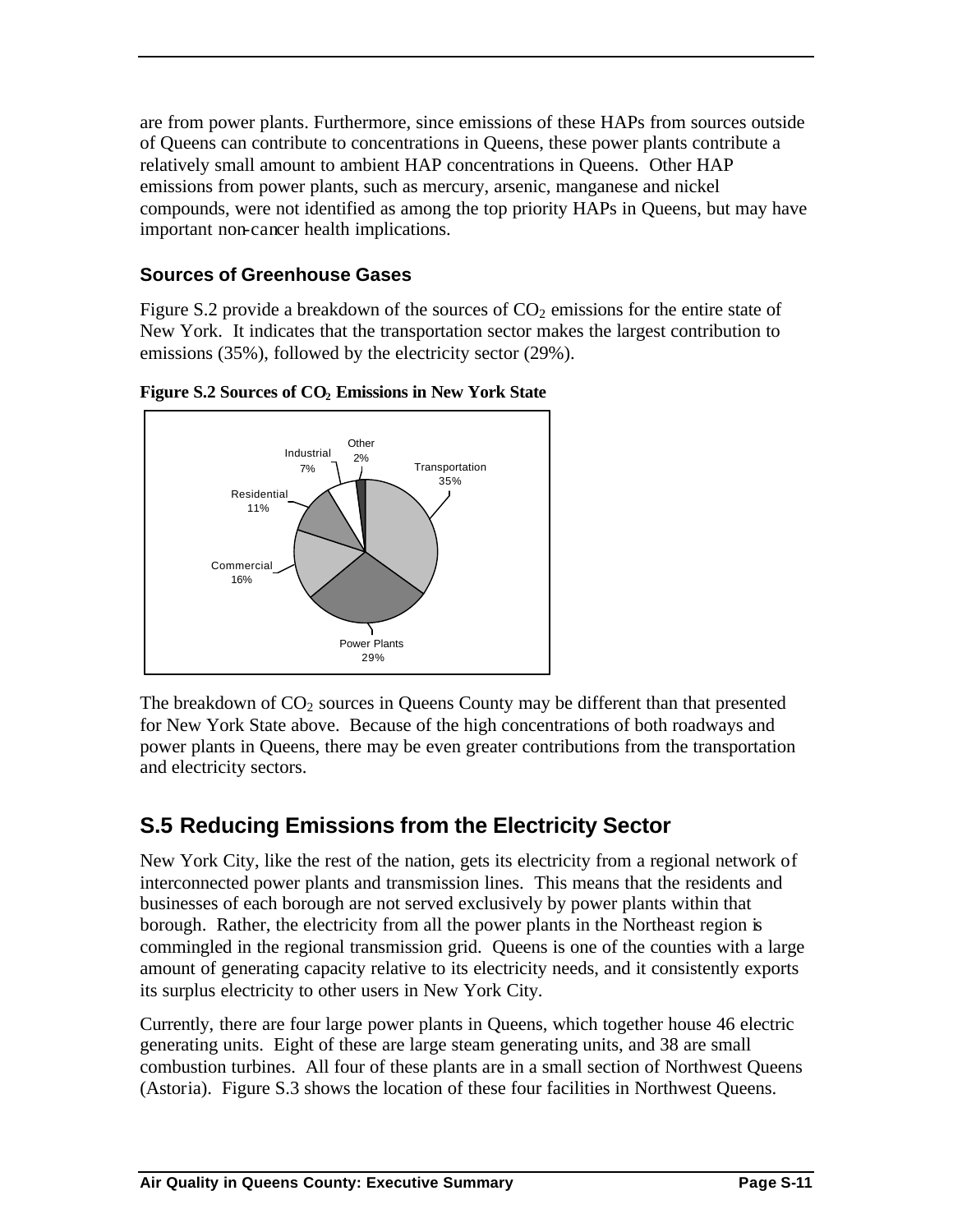The concentration of generating capacity in Northwest Queens is exceptionally high for such a densely populated area. In addition, this community includes a high percentage of low-income people and persons of color. These demographics suggest that "environmental justice" concepts and policies should be taken into account when considering options for addressing air quality in Queens and in considering the siting of further sources of air pollution.





The steam generating units in Queens are responsible for large percent of the  $NO<sub>x</sub>$ ,  $SO<sub>2</sub>$ and  $CO<sub>2</sub>$  emitted in Queens. Figure S.4 shows the emission- rates in pounds per megawatt hour produced from these generating units in 2000. It should be noted that the average emission rates of these Queens plants are lower than both the New York State and National averages primarily due to the use of lower-emission fossil fuels (e.g. natur al gas and oil, instead of coal).



**Figure S.4 2000 Emission Rates from Steam Electric Plants in Queens**

As previously mentioned, some Queens generators are already undergoing changes that will result in lower emission rates, such as the Air Quality Improvement Program at the Ravenswood Station that when completed in 2003 will reduce the  $NO<sub>X</sub>$  emission rate by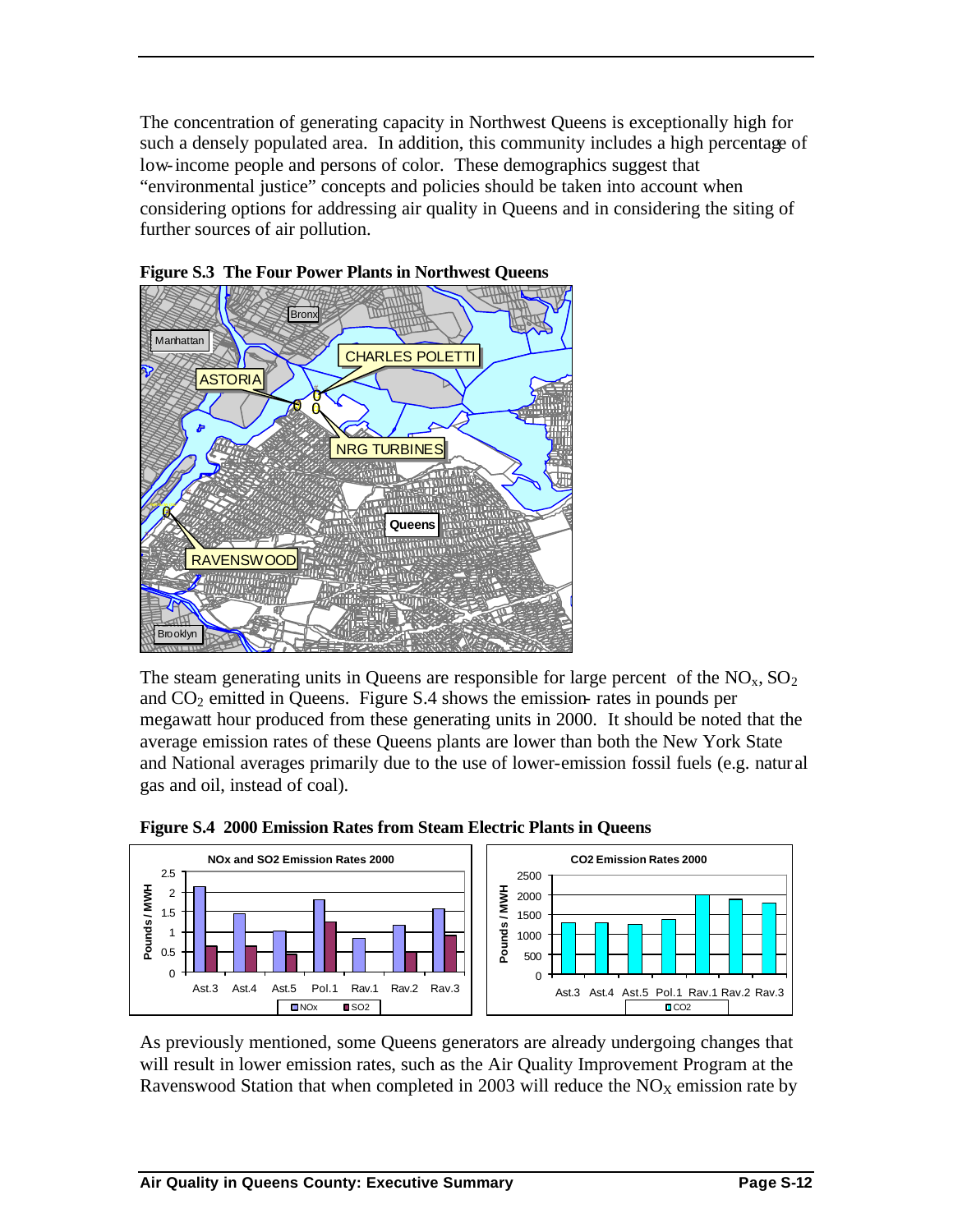about 20 percent. At the same time, other older generating units in Queens continue to be of concern, including the recently restarted Astoria Unit 20 plant.

We develop two scenarios to identify the opportunities for reducing emissions from the power plants in Queens. The Base Case scenario is a forecast of power plant operation and emissions assuming "business-as-usual" practices, i.e., without major changes to address air emissions. The Clean Air Plan scenario is a forecast of the electricity sector with several important modifications designed to reduce air emissions.

For the Base Case scenario, we assume that none of the existing generating units in Queens is retired during the study period and that 250 MW of new combined-cycle combustion turbine (CCCT) capacity is added by the end of 2004. Thus, we assume that 250 MW of the currently proposed new CCCT capacity will be installed before 2005, absent the Clean Air Plan. For the purposes of assessing air emissions in Queens it is not necessary to predict which of the currently-proposed projects this will be, or exactly where it will be located within Queens.

For the Clean Air Plan, we modify the Base Case scenario with the following three features:

- Implementation of aggressive energy efficiency measures throughout New York City. We estimate that roughly ten percent of the city's energy load could be saved by 2010 through cost-effective efficiency measures. This would require an annual investment of \$131 million, but would result in annual energy savings of \$264 million, for a *net savings* of roughly \$133 million per year.
- Installation of 50 MW of solar photovoltaics systems throughout New York City, roughly equivalent to 0.5% of the total generation capacity in the city in 2010. This solar power would provide emission-free electricity, assist with transmission and distribution congestion in the city, and provide power during the most expensive hours and seasons of the day – during the summer peak demand periods.
- The retirement of older, inefficient power plants by 2005, including the retirement of Poletti Unit 1; Astoria Units 2, 3 and 4; and Ravenswood Units 1 and  $2<sup>1</sup>$
- The installation or repowering of several new units in Queens, including one 500 MW CCCT and two 900 MW CCCTs, resulting in 2,300 MW of new, efficient, gas-fired combined cycle power plants.

### **Emission Reductions from the Clean Air Plan**

The Clean Air Plan results in substantial reductions in emissions from the Queens power plants, as indicated in Table S.1 and Figure S.5 below. These reductions are particularly vital in view of the expected enormous increase 48% by 2010 in electricity generation

 $\overline{a}$ 

<sup>1</sup> Given the current status of newly-permitted facilities, it is unlikely that these existing facilities would be retired by 2005. Thus, the benefits that our analysis shows for 2005 would actually be achieved in a later year (e.g., 2007), whenever these units are retired.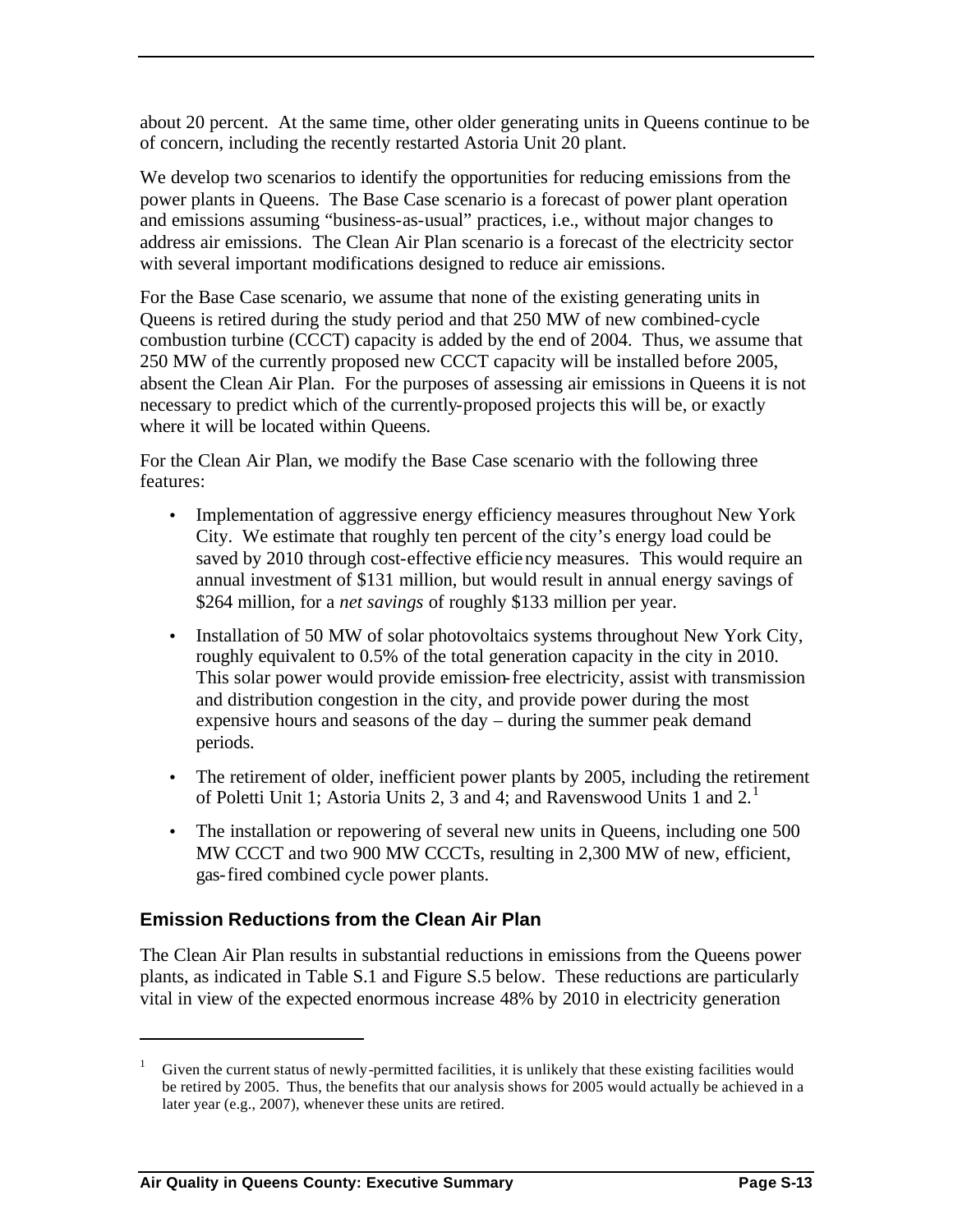from Queens power plants (48% by 2010), due to the construction of new power plants that will provide increased power to New York City and the region.

| 2005<br>73% | 2010<br>75% |
|-------------|-------------|
|             |             |
|             |             |
| 6,050       | 7,300       |
| 80%         | 83%         |
| 3,760       | 4,780       |
| 23%         | 9%          |
| 1,907,000   | 895,000     |
| 27%         | 12%         |
| 175         | 91          |
|             | .           |

**Table S.1 Annual Emission Reductions at Queens Power Plants from the Clean Air Plan**

*Emission reductions are relative to the business-as-usual emissions in the relevant years.*



**Figure S.5 Emissions from Queens Power Plants: Base Case and Clean Air Plan**

The  $NO<sub>X</sub>$  reductions are due to the replacement of the steam generators in Queens with CCCTs with advanced  $NO<sub>x</sub>$  emission controls. The  $SO<sub>2</sub>$  reductions are almost entirely the result of changes in fuel use; because there is negligible sulfur in natural gas, replacing oil combustion with gas combustion reduces  $SO<sub>2</sub>$  emissions to near-zero levels. Percentage reductions in  $CO_2$  and  $PM_{2.5}$  are not as pronounced as those in  $NO_x$  and  $SO_2$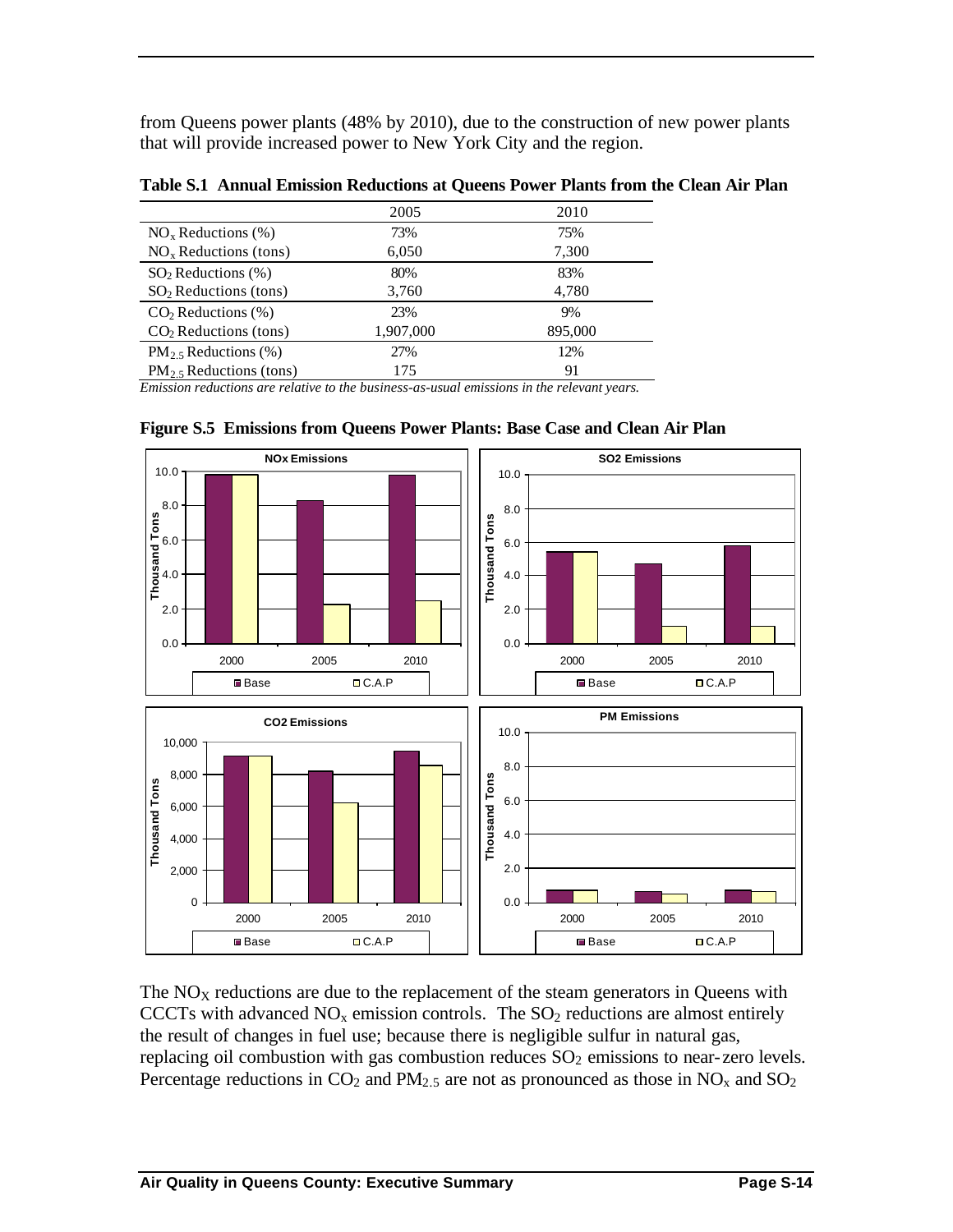because, while new CCCTs have very low  $NO<sub>x</sub>$  and  $SO<sub>2</sub>$  emission rates, their  $CO<sub>2</sub>$  and PM<sub>2.5</sub> emission rates are more significant.

The Clean Air Plan will also result in significant reductions of emissions in regions outside of Queens. As noted previously, emissions reductions from power plants located outside of Queens can and often will result in air quality improvements in Queens. Table S.2 presents a summary of emissions reductions achieved by the Clean Air Plan in the entire Northeast region.

|                         | 2005      | 2010      |
|-------------------------|-----------|-----------|
| $NOx$ Reductions (tons) | 9.350     | 15.460    |
| $SO2$ Reductions (tons) | 13.150    | 26.240    |
| $CO2$ Reductions (tons) | 4,324,000 | 7,078,000 |

A comparison of the tonnage reductions in Tables S.1 and S.2 demonstrates that a large portion – and in many cases the majority – of emission reductions from the Clean Air Plan occur outside of Queens. This occurs for several reasons: (a) the increased generation in Queens due to the new power plants reduces the emissions from dirtier, less-efficient power plants elsewhere, (b) the efficiency efforts significantly reduce generation from other power plants in the region, and (c) the PV slightly reduces generation from other plants in the region. While these results emphasize the need for regional solutions to address the air quality in Queens, significant reductions can still be realized from efforts at Queens plants.

### **S.6 Reducing Emissions from the Transportation Sector**

Our analysis of the transportation sector assesses (a) current use of roads and vehicles in Northwest Queens; (b) anticipated future use of roads and vehicles under a Base Case scenario; and (c) anticipated future use of roads and vehicles under several different transportation policy scenarios. We evaluate policies that could reduce emissions from the transportation sector by reducing the use of vehicles, reducing the emissions per mile of travel, or both.

The transportation sector study focuses on a 17 square-mile area within Northwest Queens. This area is about 16 percent of the entire Queens County in land area, and contains 25 percent of the population, as well as roughly a third of the expressway miles and a fifth of the arterials and local roads in the county. About one quarter of the total vehicle miles traveled in Queens County were over these roads. In 2000, passenger vehicles accounted for 86 percent of the vehicle miles traveled, commercial vans for eight percent, and large trucks and buses for six percent.

### **Base Case Emission Forecast**

Emissions from the transportation sector in the future will be influenced by three factors: (1) vehicle miles traveled, (2) types of vehicles, and (3) emission rates of vehicles.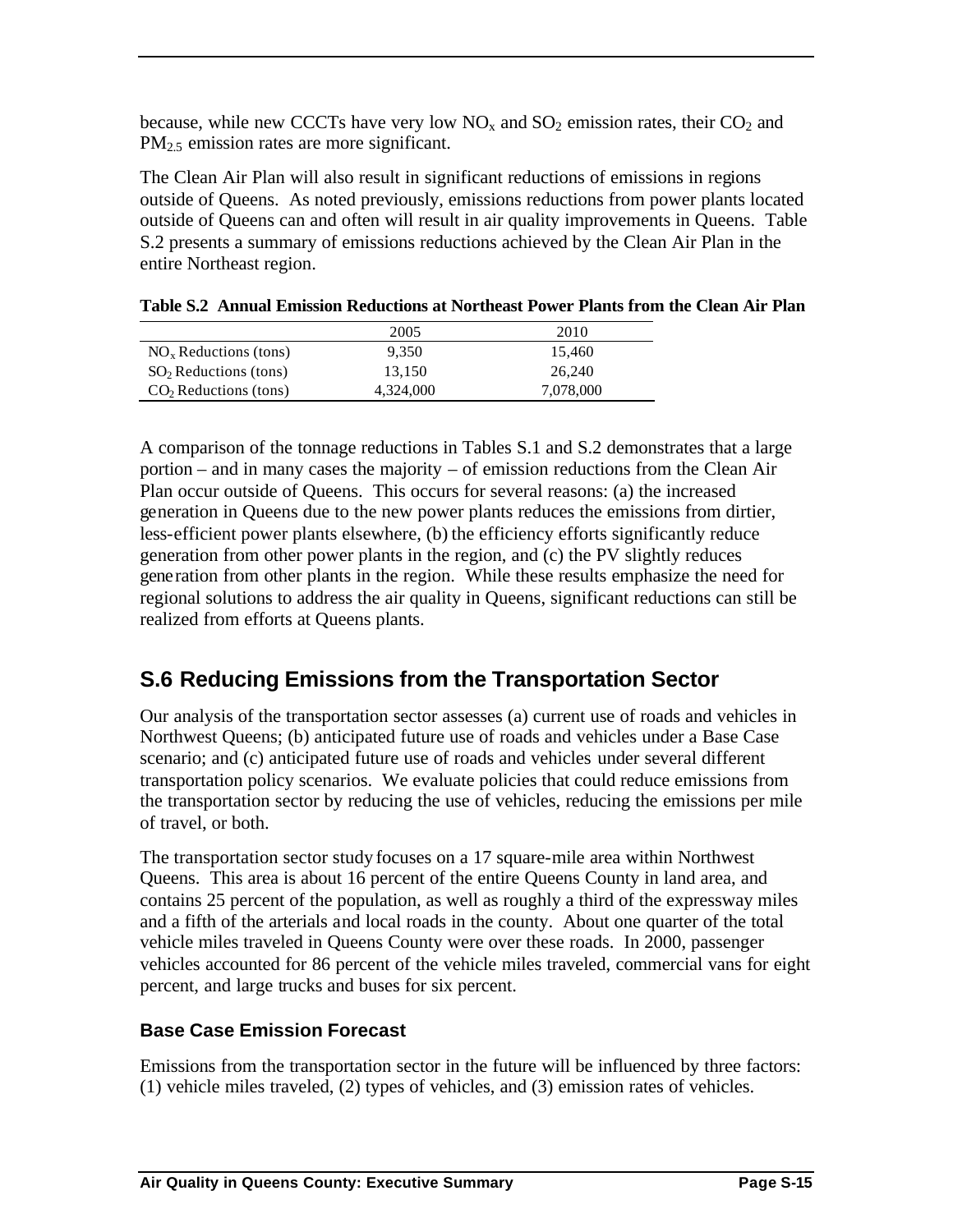During the 1990s, vehicle miles traveled in Queens increased by one-sixth (16.6 percent). The New York State DOT projects a 7.1 percent increase between 2000 and 2005 in Queens County, and an additional 5.7 percent increase by 2010.

Although vehicle use in Queens has been on the rise, emissions of criteria pollutants from vehicles have declined markedly on a per-mile basis over the past several decades, and that trend is expected to continue. Per-mile emissions of volatile organic compounds, carbon monoxide, and nitrogen oxides from vehicles have all decreased on average about 75 percent in the last thirty years. Progress has been less pronounced, however, for two pollutants: particulate emissions from heavy trucks and carbon dioxide emissions from all vehicles.

Over the next 5-10 years, emissions of all of the "conventional" automotive pollutants (VOCs, CO,  $NO<sub>x</sub>$ , and particulates) are projected to decrease significantly in Northwest Queens, as indicated in Table S.3. These emission reductions will result from developments and policies already in place, including ongoing improvements in engine technology, conversion to cleaner grades of diesel fuel, and large-scale adoption of clean engine and fuel measures by New York City Transit and other bus operators.

The lone but significant exception to these anticipated reductions is that vehicular emissions of  $CO<sub>2</sub>$  are expected to increase significantly between 2000 and 2010. This anticipated increase is a product of several factors: an expected 13% increase in vehicle miles traveled; the continuing switch of passenger travel from sedans to less-efficient sport utility vehicles; and the further reduction in fuel efficiency from higher levels of traffic congestion on area roads and highways.

| Pollutant                         | 2005   | 2010    |
|-----------------------------------|--------|---------|
| Volatile Organic Compounds (VOCs) | $-28%$ | $-51\%$ |
| Carbon Monoxide (CO)              | $-21%$ | $-33%$  |
| Nitrogen Oxides (NOx)             | $-24%$ | $-48%$  |
| Particulates (PM-10)              | $-14%$ | $-25%$  |
| Fine Particulates (PM-2.5)        | $-24%$ | $-38%$  |
| Carbon Dioxide (CO2)              | $+9%$  | $+18%$  |

**Table S.3 Base Case Changes in Automotive Emissions in Study Area**

*Figures in table denote estimated changes in emissions relative to 2000 from present trends (declining emission factors but rising vehicle miles traveled), absent the pricing or tailpipe/fuel measures discussed directly below.*

Our study analyzes several measures to reduce vehicular emissions even further, and to address the potential increase in  $CO<sub>2</sub>$  emissions. These measures fall within two broad categories: pricing measures and measures to address heavy-duty diesel vehicles.

### **Pricing Measures**

Cents Per Mile Insurance. Under conventional auto insurance, drivers pay for insurance on a lump-sum basis, and their premiums bear little relationship to the number of miles they drive. An alternative method of charging insurance is to make insurance premiums proportionate to mileage. "Cents-per-mile insurance" would rearrange, not increase, the overall cost of car use, by shifting to a *variable* cost the auto insurance payments that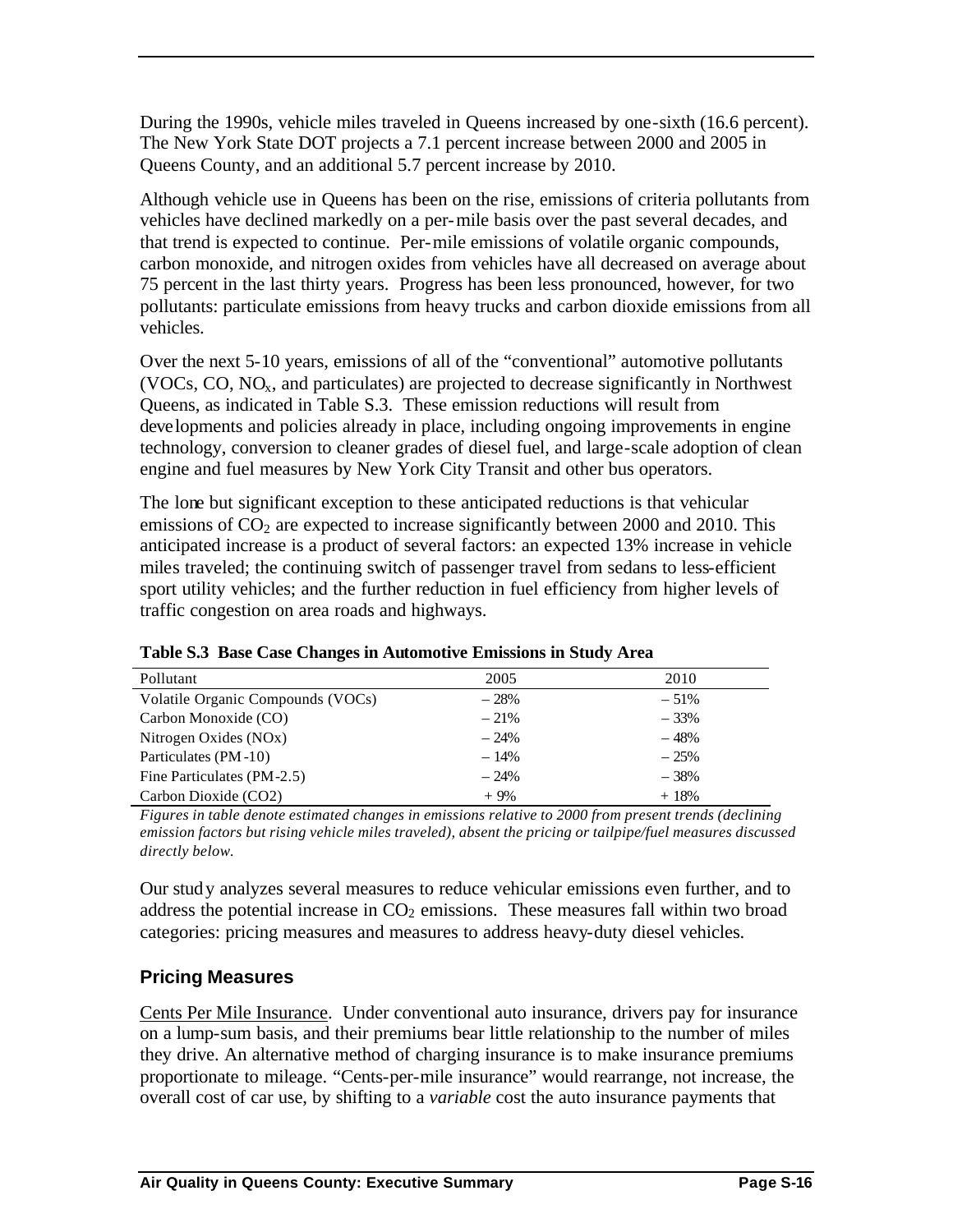drivers now pay as a *fixed* cost. This cost shift would create a powerful incentive among drivers to economize on driving. Whereas drivers currently save little or nothing on their insurance costs by driving less, cents-per-mile insurance would effectively let drivers pocket 10 cents on average for each mile they did not drive. We estimate that a mandatory cents-per-mile insurance policy could reduce vehicle miles traveled in 2010 by 8.6%. The reduced miles traveled would result in emission reductions of roughly 11% to 15% in 2010, relative to the Base Case emissions in that year. (The emission reductions from all the pricing measures are summarized in Table S.4 below.)

VMT Fees and Weight-Distance Fees. VMT fees charge all motor vehicles a fixed amount per mile driven. Weight-distance fees are a variation on VMT fees in which vehicles are charged per ton-mile, so that two vehicles driven the same amount pay in proportion to their respective weights. This added feature better captures the emissions effects of VMT by different types of vehicles, and appears to be an excellent way to equalize the greater contribution to pollution, especially  $CO<sub>2</sub>$ , from the increased use of SUVs. We estimate that VMT fees of  $10¢$  per mile in 2010 would reduce vehicle miles traveled in that year by 8-12%, resulting in emission reductions of 12-16%. Weightdistance fees would have an even greater impact on emissions, because they have a greater influence on high-emission trucks. We estimate that weight-distance fees would reduce emissions from roughly 16-21%.

Bridge Tolls. There is a strong possibility that the bridges connecting Manhattan to Queens and Brooklyn, which have been free to motorists for some 90 years, may again be tolled in the near future, using electronic metering that obviates the need for spaceconsuming, pollution-generating toll plazas. We estimate that tolls on the East River bridges would result in a roughly 2.8% reduction in vehicle-miles traveled in Northwest Queens in 2010, leading to roughly 6-8% reduction in emissions in that year.

Gasoline Taxes*:* The various transportation policies addressed here will at best only slow, rather than reverse, the increase in vehicular emissions of  $CO<sub>2</sub>$ . A more targeted policy will be necessary to reduce  $CO<sub>2</sub>$  emissions in order to address global warming concerns. An increased gasoline tax could be such a policy. We estimates that a \$1/gallon boost in gasoline taxes by 2010 would reduce passenger-vehicle miles traveled by 6.5% and taxi and truck miles traveled by 3.0-3.3%. This reduction in miles traveled, combined with the further effect of customers purchasing more efficient vehicles, would turn an expected 18% *increase* in vehicular CO<sub>2</sub> emissions of into a 25% *reduction*.

Under present policies that "under-price" driving, the increase in vehicular traffic forecast for Northwest Queens will translate into more stop-and-go travel and slower average speeds, both of which tend to raise per-mile and per-vehicle emissions of pollutants. Conversely, this phenomenon creates an opportunity for the pricing measures summarized above to reduce emissions in two ways: directly, by reducing the numbers of miles driven and vehicles on the road; and indirectly, by helping to maintain smoother and faster traffic flows and thus keeping per-mile emission rates from rising.

Our analysis demonstrates that area-wide or even city-wide pricing strategies offer significant opportunities for reducing air pollution and carbon dioxide emissions on a large scale. The effects of the various pricing strategies on emissions in 2010 are summarized in Table S.4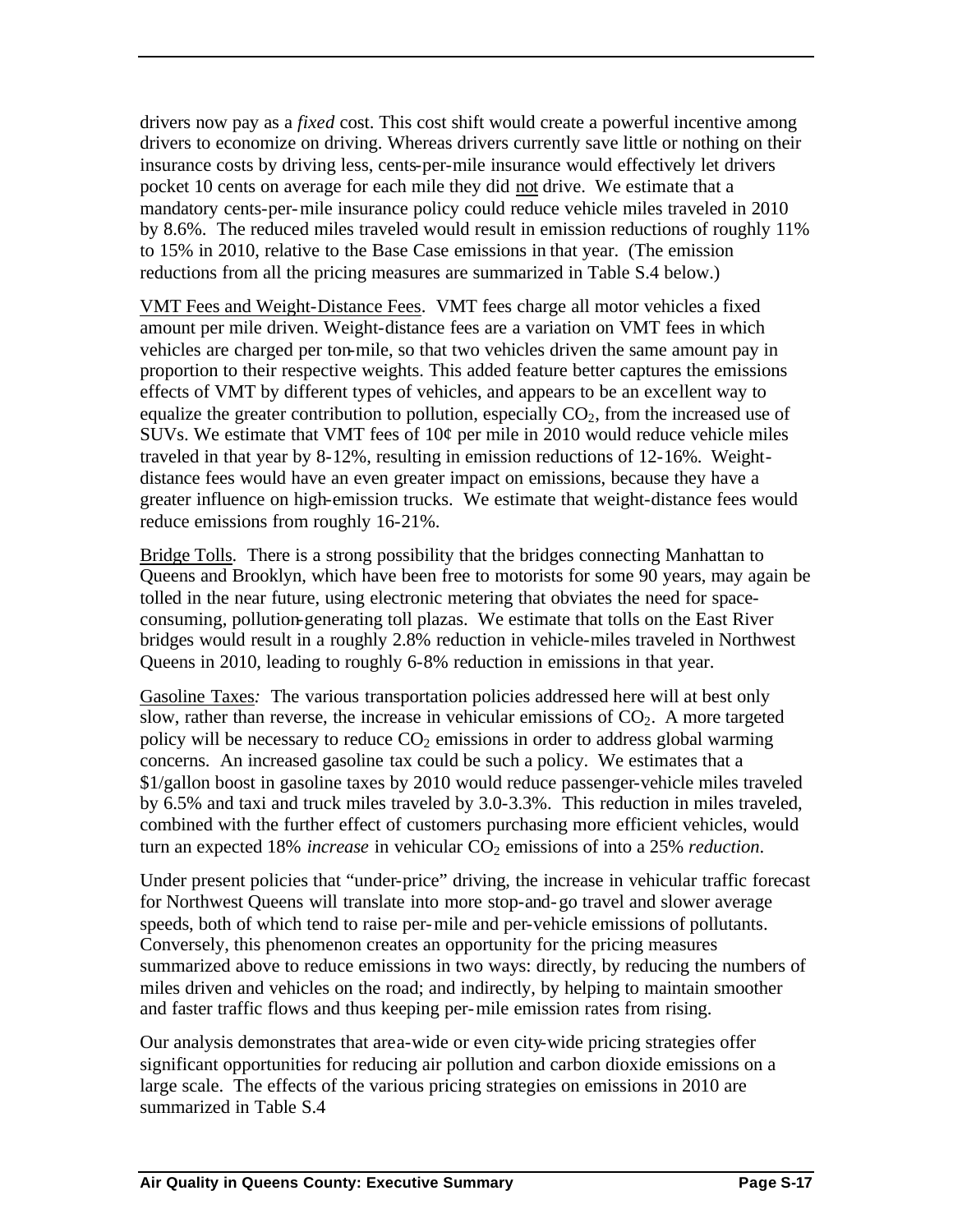|                          | VOCs   | $PM-2.5$ | CO <sub>2</sub> |
|--------------------------|--------|----------|-----------------|
| Cents-per-mile insurance | $-15%$ | $-11\%$  | $-11\%$         |
| <b>VMT</b> fees          | $-16%$ | $-13%$   | $-12%$          |
| Weight-distance charges  | $-21%$ | $-19%$   | $-16%$          |
| Gasoline tax increase    | $-14%$ | $-11\%$  | $-25%$          |
| Bridge tolls             | $-8%$  | $-6%$    | $-6%$           |

**Table S.4 Estimated Changes in Vehicular Emissions in 2010, Relative to 2010 Baseline**

*Emission changes are relative to 2010 baseline. Reductions in CO are similar to those for VOCs; similarly for PM-10 with respect to PM-2.5. NOx reductions tend to be roughly half of those for VOCs.*

### **Measures to Address Heavy-Duty Diesel Vehicles**

Heavy-duty diesel vehicles (HDDVs), including mostly 18-wheelers and transit buses, account for only four percent of VMT in the study area but produce 40 percent of vehicular emissions of particulate matter and half of the fine particulates. Currently, a typical HDDV emits particulates at about 20 times the rate of a passenger sedan, and emits fine particulates at around 30 times the rate of a passenger sedan. Because of their disproportionate contribution to emissions, because they are fewer in number than private automobiles, and because they have longer lifetimes than passenger cars or trucks, heavyduty diesel vehicles are a prime target for emission-control efforts.

Two tailpipe and/or fuel measures are considered here to achieve emission reductions from heavy-duty diesel vehicles. One involves increased use by heavy trucks and transit buses of diesel particulate filters (DPF's); the other accelerates and expands conversion of some of these vehicles to compressed natural gas (CNG) fuel. Both measures would have a modest effect on overall emissions from motor vehicles in the study area, reducing particulate emissions by only 5-8% in 2010, and affecting other pollutants little or not at all. Both measures are extremely effective where used, but they appear to be applicable to only a very small fraction of the vehicle fleet in the study area.

We also estimate potential emission reductions under different emission control scenarios that reflect different usages of low sulfur diesel fuel, diesel particulate filters, and compressed natural gas. We modeled a Base Case (business-as-usual) scenario, a "dump dirty diesel" (DDD) scenario (which includes higher levels of ultra-low sulfur fuel use and diesel particulate filter use than the Base Case scenario), and a "compressed natural gas" (CNG) scenario (which includes higher levels of compressed natural gas use than the Base Case scenario). Our key findings are:

- VOC emissions fall significantly in any event; the DDD and CNG strategies accelerate the reductions only modestly beyond the Base Case, by one-half to one percentage point.
- CO emissions are barely affected by the DDD and CNG strategies, reflecting the fact that CO is overwhelmingly produced by ordinary cars and trucks rather than by heavy-duty diesel vehicles.
- The significant decline in NO<sub>x</sub> emissions in the Base Case around 25% in 2005 and  $50\%$  in  $2010 - \text{can}$  be accelerated slightly, by 1 to 1.5 percentage points – through a strategy to convert more transit buses and some 18-wheelers to CNG.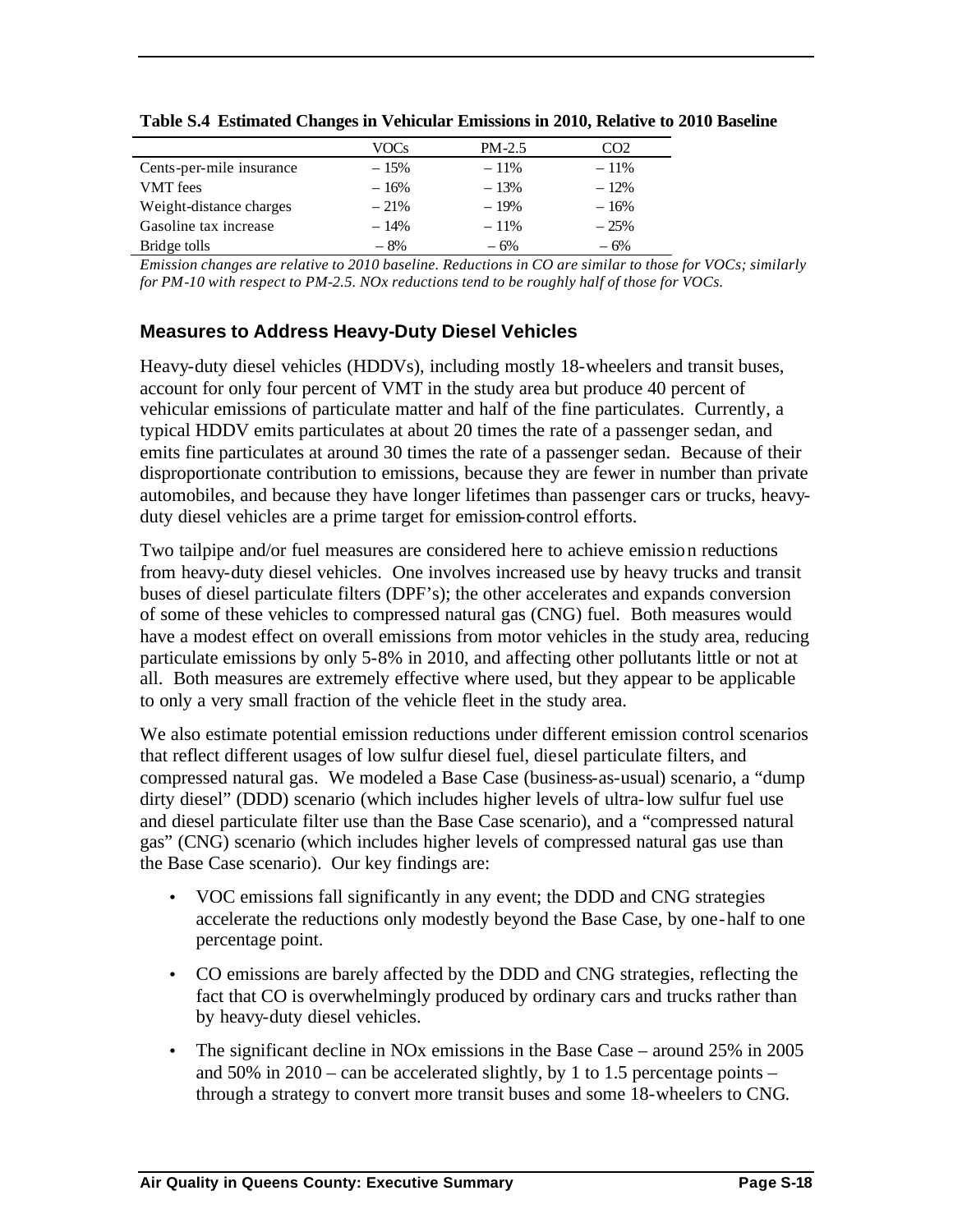• Both the DDD and CNG strategies can noticeably affect particulate emissions, reducing them by 3-5 percentage points more than would otherwise occur in the Base Case through the ongoing improvement in engine and emissions-control technology for cars, gasoline-burning trucks and HDDVs.

These impacts may appear small, reflecting the fact that heavy-duty diesel vehicles account for only a small percentage, a little under 4%, of all vehicle miles traveled in the Northwest Queens study area. Nevertheless, either or both of the DPF and CNG measures are worth pursuing because of their ease of implementation and high degree of public acceptability (they would be applied to a relatively small number of buses and 18 wheelers) and their effectiveness in reducing particulate emissions, particularly in industrialized areas with unusually high concentrations of heavy trucks.

### **S.7 Reducing Emissions from Major Sources and Area Sources**

Ideally, this report would have analyzed opportunities for reducing emissions from other "major sources" and "area sources" as well as power plants and mobile sources. Including other major and area sources would provide a complete picture of the contributors to air emissions in Queens County. These other sources may also have a greater impact since the emissions may be closer to ground level than power plants that tend to have very tall emission stacks. However, after assessing the availability and quality of the data for major and area sources, we have concluded that such an analysis is not possible within the scope of this study.

There are two primary sources of emissions data for Queens: the NY DEC and the US EPA. The existing emissions data for the major and area sources in Queens raise several concerns. The largest questions around the emissions inventories arise from the fact that, for most sources, the DEC and EPA estimates of emissions differ significantly. In general, we find that the data available are so unreliable that we are not able to conduct analyses of how these emissions might change over time, nor how these emissions could be reduced through specific public policies.

Nonetheless, major sources and area sources clearly contribute significant portions to some of the key pollution emissions in Queens – especially  $NO<sub>x</sub>$ , particulate matter, and  $CO<sub>2</sub>$ . There may also be some significant emissions of hazardous air pollutants that are concentrated in a few major sources. These sources, and opportunities for reducing their emissions, should be given considerable attention in future efforts to study air quality in Queens and other urban areas.

### **S.8 Potential Improvements to Air Quality in Queens**

The final piece of our analysis was to prepare rough estimates of the air quality benefits that might be expected from the emission reduction measures that we studied for the electricity and transportation sectors. We limit our analysis to  $PM<sub>2</sub>$ , emissions and ambient concentrations, because of the importance of this pollutant on health impacts in Queens.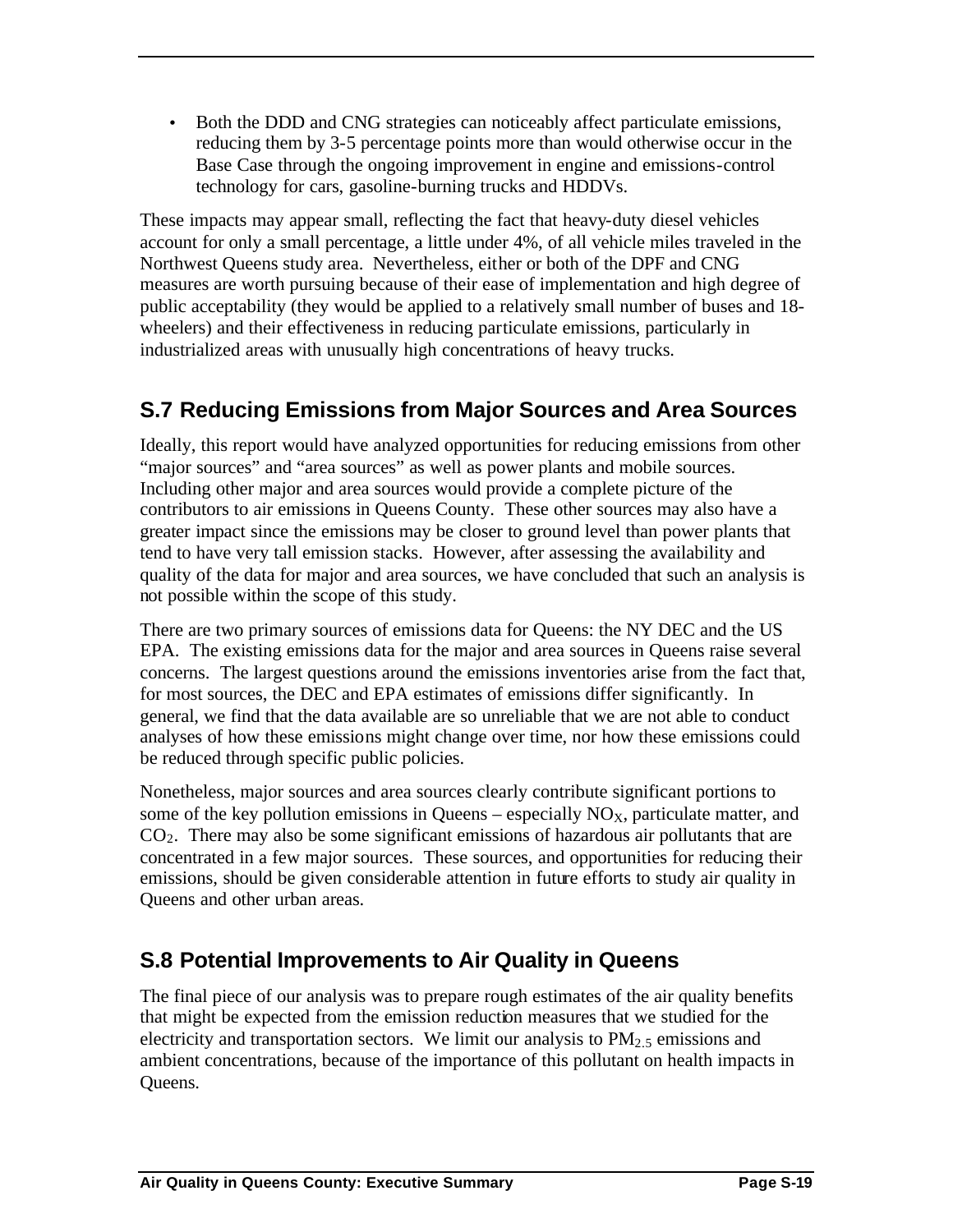### **Local Sources**

One important step in this analysis is to identify the extent to which local sources of PM emissions contribute to the ambient concentration of  $PM_{2.5}$  in Queens. Recall that the largest portion of  $PM<sub>2</sub>$ , concentrations in Queens is probably due the transformation and transport of precursor emissions from tens or even hundreds of miles away. By comparing the chemical components that make up  $PM_{2.5}$ , and the levels of these components that are monitored at several locations around the state, we are able to approximate the extent to which long-range transport of  $PM_{2.5}$  and its precursors are likely to affect the ambient concentrations in Queens.

We find that primary emissions from local sources in Queens likely add no more than about 2 to 4  $\mu$ g/m<sup>3</sup> to the overall PM<sub>2.5</sub> concentration measured at community monitors. This less than one third of the overall  $PM<sub>2.5</sub>$  concentrations in Queens, suggesting that at least two thirds of PM<sub>2.5</sub> concentrations in Queens are due to PM<sub>2.5</sub> blown in from upwind regions and, to a much lesser extent, to secondary  $PM<sub>2.5</sub>$  from precursors emitted in Queens. The same conclusion is likely to apply to the contribution of ozone and ozone precursors transported into the area from sources upwind.

### **The Electricity Sector**

To assess the air pollution impacts of our proposals to reduce emissions from the electricity and transportation sectors, we calculate expected pollutant concentrations in Queens using a standard EPA dispersion model. Given the uncertainties involved in our projection of emissions and the absence of an estimate of the contribution of secondary pollution effects, these calculations can only provide a rough guide.

The results of our analysis of the electricity sector are summarized in Table S.5. Under our Base Case scenario, additional demand for electricity over the next ten years would result in an increase of  $PM<sub>2</sub>$ , emissions from 702 tons to about 745 tons per year. This corresponds to an increase in the maximum annual  $PM<sub>2.5</sub>$  concentration of about  $0.04 \mu g/m^3$ .

Under our Clean Air Plan assumptions, emissions will decrease to about 656 tons per year, and the maximum annual  $PM<sub>2.5</sub>$  concentration in Queens would decrease by about  $0.09 \mu g/m<sup>3</sup>$ . The Efficiency Option, which includes all the energy efficiency measures but none of the photovoltaics or supply-side measures, would have similar impacts.

|                                                   |         | Base | Clean Air | Efficiency |
|---------------------------------------------------|---------|------|-----------|------------|
|                                                   | Current | Case | Plan      | Option     |
|                                                   | 2002    | 2010 | 2010      | 2010       |
| Annual $PM_2$ , Emissions (ton)                   | 702     | 745  | 656       | 644        |
| Maximum Concentrations ( $\mu$ g/m <sup>3</sup> ) | 0.68    | 0.72 | 0.63      | 0.62       |
| Average Concentrations ( $\mu$ g/m <sup>3</sup> ) | 0.09    | 0.09 | 0.08      | 0.08       |

*Measurement in Queens have been as high as 16 µg/m³ while the Federal standard in 15 µg/m³*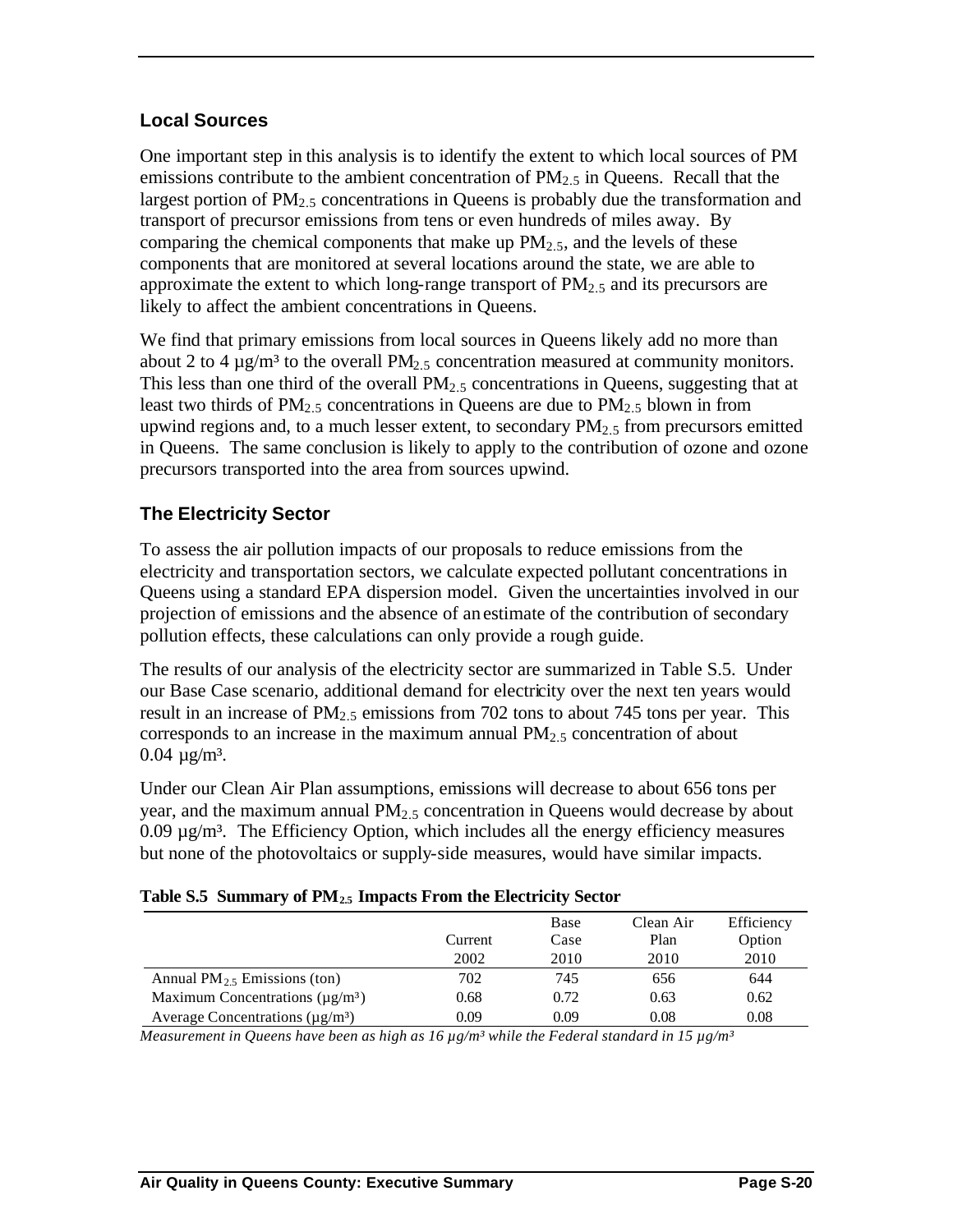### **The Transportation Sector**

The results of our analysis of the transportation sector are summarized in Table S.6. Currently the 500 tons of  $PM_{2.5}$  per year directly emitted from mobile sources in Queens, together with emissions of similar magnitude in the Bronx, Brooklyn, and Manhattan, causes an average (not maximum) annual  $PM<sub>2.5</sub>$  concentration increment in Queens of about 0.86  $\mu$ g/m<sup>3</sup> at community monitors.

We expect regulations adopted by EPA to cut  $PM_{2.5}$  motor vehicle emissions by at least one-third over the next ten years. This would lead to a decrease in  $PM_{2.5}$  concentrations in Queens of 0.3 to 0.4  $\mu$ g/m<sup>3</sup> at community monitors.

For this purpose we have identified a Clean Air Plan for the transportation sector, which includes a combination of weight-distance charges with either the Dump Dirty Diesel or CNG options. (Recall that weight-distance charges are estimated to result in the greatest amount of emission reductions in criteria pollutants.) We estimate that this Plan would result in a reduction of roughly 0.12  $\mu$ g/m<sup>3</sup> in PM<sub>2.5</sub> concentrations in 2010, relative to the Base Case.

|                                                   |         | Base | Clean Air |
|---------------------------------------------------|---------|------|-----------|
|                                                   | Current | Case | Plan      |
|                                                   | 2002    | 2010 | 2010      |
| Annual $PM_2$ , Emissions (tons)                  | 500     | 275  | 210       |
| Average Concentrations ( $\mu$ g/m <sup>3</sup> ) | 0.86    | 0.48 | 0.36      |
|                                                   |         |      |           |

|  |  |  | Table S.6 Summary of PM <sub>2.5</sub> Impacts From the Mobile Source Sector |
|--|--|--|------------------------------------------------------------------------------|
|--|--|--|------------------------------------------------------------------------------|

*Measurement in Queens have been as high as 16 µg/m³ while the Federal standard in 15 µg/m³*

### **Conclusions Regarding the Potential Air Quality Improvements**

To summarize, the combination of the policies that we recommend for both the electricity and the mobile source sectors would mean a reduction in 2010 PM $<sub>2.5</sub>$  concentrations of</sub> approximately  $0.21 \mu g/m^3$ , relative to Base Case concentrations in 2010. For comparison, recall that some air quality monitors in Queens now have readings as high as 16  $\mu$ g/m<sup>3</sup>, and that the federal standard is set at 15  $\mu$ g/m<sup>3</sup>. Thus, the PM<sub>2.5</sub> emission reductions we identify for sources in Queens will have a moderate impact on  $PM<sub>2.5</sub>$ concentrations in Queens.

The air quality improvements might be greater at specific locations most affected by heavy traffic, including areas near major highways. However these improvements alone would be unlikely to reduce the current background  $PM_{2.5}$  concentration (16  $\mu$ g/m<sup>3</sup>) to below the federal standard  $(15 \mu g/m^3)$ .

Another way to think of the air quality benefits is relative to the current concentrations. The combination of the policies that we recommend in both the electricity and the mobile source sectors would mean a reduction in 2010 PM<sub>2.5</sub> concentrations in Queens of approximately  $0.55 \mu g/m^3$ .

While this reduction may appear to be a relatively modest improvement in air quality, it may be significant enough to assist Queens in achieving compliance with the federal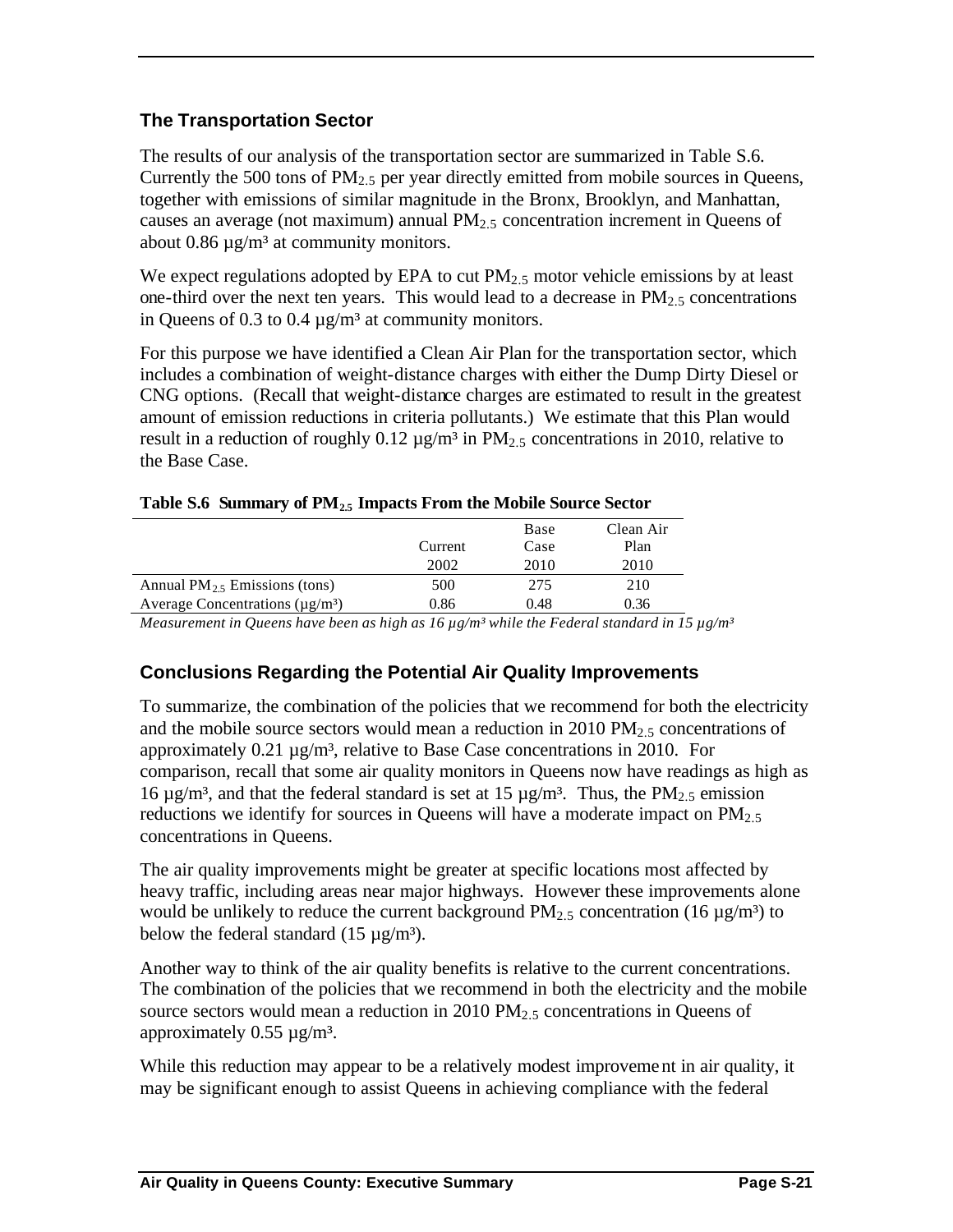standard. Furthermore, the health literature for  $PM<sub>2.5</sub>$  implies that even the relatively small reductions estimated here would provide significant reduced mortality and morbidity effects in Queens. As described in Chapter 3, a reduction of 1.5  $\mu$ g/m<sup>3</sup> is estimated to avoid roughly 100 premature deaths per year and avoid numerous other health impacts. Similarly, a reduction of 0.55  $\mu$ g/m<sup>3</sup> can be expected to avoid roughly 37 premature deaths per year within Queens, as well as additional premature deaths in populations outside of Queens.

These conclusions on local air quality impacts also suggest that we should take a broad view of pollution control in order to aggressively reduce ambient concentrations in Queens. Controlling sources in Queens will have benefits far greater than the benefits for the population of Queens, and controlling sources well outside of Queens will substantially improve the air quality in Queens.

### **S.9 Policies to Address the Key Air Emissions**

Our findings above suggest that the greatest improvements to air quality in Queens will result from policies targeted to (a) power plants in regions upwind of Queens, and (b) mobile sources inside Queens and New York City. Since many of the health threats in Queens are due to pollution sources outside of Queens, policies must support efforts to control sources in upwind states, such as the several multi-pollutant bills being discussed on the federal level. Policies must also address sources in New York City, as well as in New York State.

At the same time, it is important to address pollution emissions within Queens as well. Many of these emissions do impact the air quality in Queens, and they have a significant impact on the air quality in downwind regions. Queens can act as a model for both upwind and downwind cities, counties, and states – to demonstrate that everyone has a responsibility to address their own air emissions in order to improve air quality for all in the greater Northeast region.

There are many policies that can be used to address the air quality problems in Queens County and the neighboring regions. Here we list those policies that should receive top priority from local and state policy-makers.

### **Policies to Improve the Efficiency With Which Energy Is Consumed**

- 1) New York State should establish appliance efficiency standards, above and beyond those established by the federal government, as proposed in the recent study from the Northeast Energy Efficiency Partnership (NEEP 2002).
- 2) New York State should seek a waiver from the central air conditioning standard (SEER 12) recently determined by the US DOE. The New York standard should instead be set at a SEER 13.
- 3) The existing system benefits charge, used to collect revenue from all New York State electricity customers for energy efficiency programs, should be at least doubled.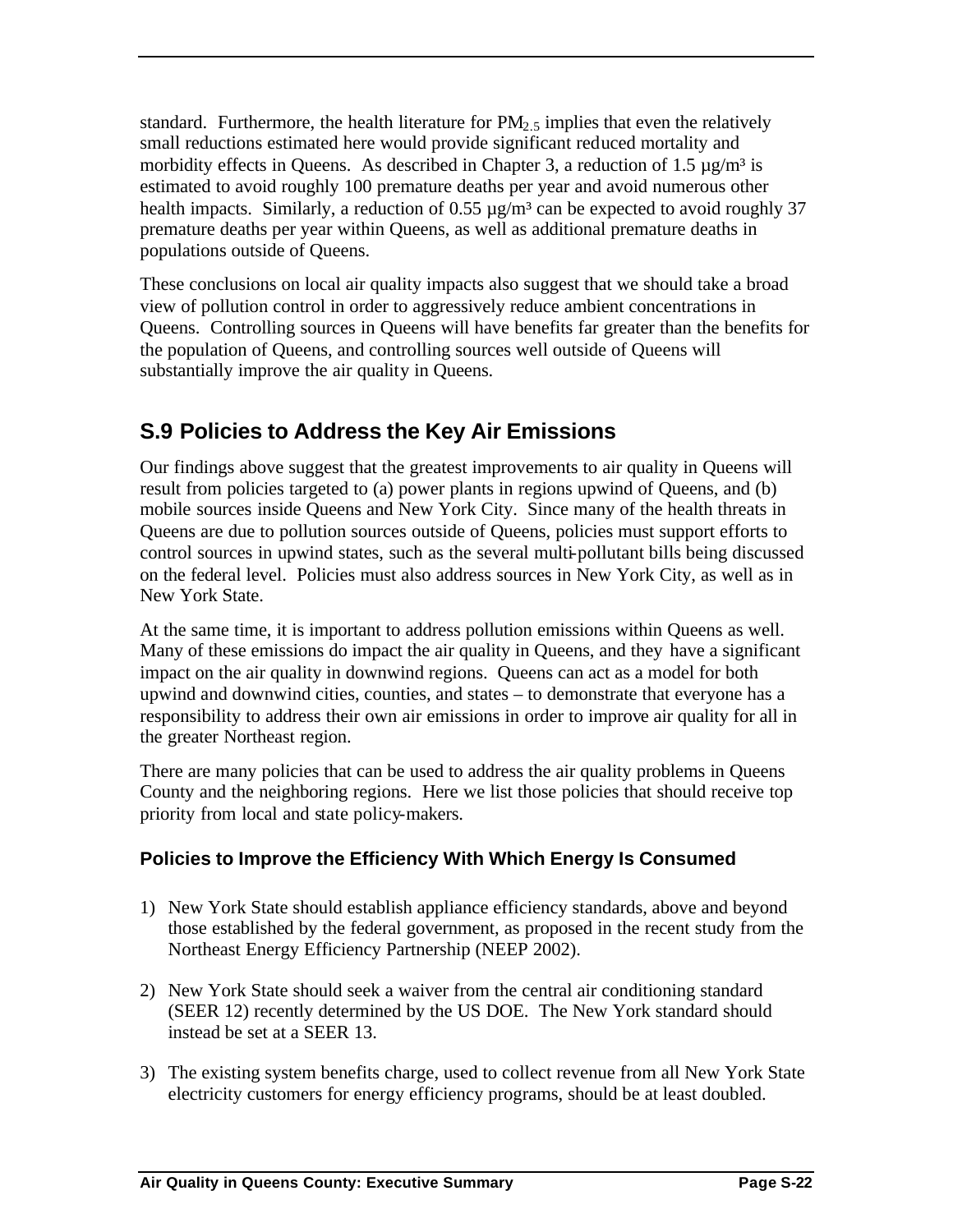- 4) All federal, state, city and local government agencies should conduct biennial studies to identify efficiency measures that can be implemented at their buildings and facilities. These agencies should be required to implement all cost-effective efficiency measures identified, in order to both save taxpayer dollars spent on longterm energy costs and to reduce the environmental impacts of energy use.
- 5) The New York Public Service Commission should require electric distribution utilities to "decouple" their revenues from their sales, in order to provide them with the proper financial incentives to promote energy efficiency and distributed generation resources.
- 6) Architects and builders should be encouraged to adopt green building practices, and to have their building certified using the Leadership in Energy and Environmental Design (LEED) standards established by the US Green Buildings Council.

### **Policies to Promote the Construction of New, Clean, Efficient Power Plants**

- 7) The New York Public Service Commission should give the distribution utilities a clear mandate to purchase long-term power supplies through a "portfolio management" approach. Under this policy, utilities would sign long-term contracts to support the construction of efficient power plants, but they would also factor in energy efficiency opportunities when determining the appropriate amount of power to contract for.
- 8) New York State should establish a renewable portfolio standard (RPS), which requires all retail electric suppliers to maintain a certain percentage of new, clean renewable resources in their portfolio of generation sources. The RPS should include a target of 10% renewable generation within ten years, and 20% within 20 years. A specific portion of the RPS should be set aside to promote the development of photovoltaics, in order to encourage the development of renewable resources in urban areas such as Queens.
- 9) The existing net metering law that currently includes residential solar applications should be expanded to commercial and industrial solar applications, wind turbines, and clean biomass technologies.
- 10) The New York Public Service Commission should adopt several policies to promote the installation of clean, distributed generation (DG) technologies, including:
	- ♦ policies that require distribution companies to adopt uniform safety and quality standards for DG technologies;
	- ♦ policies that require distribution companies to utilize simple standardized procedures for reviewing and approving applications by customers to connect their DG technologies to the electricity grid;
	- ♦ policies that ensure that utilities do not impose needless and burdensome charges on owners of DG technologies.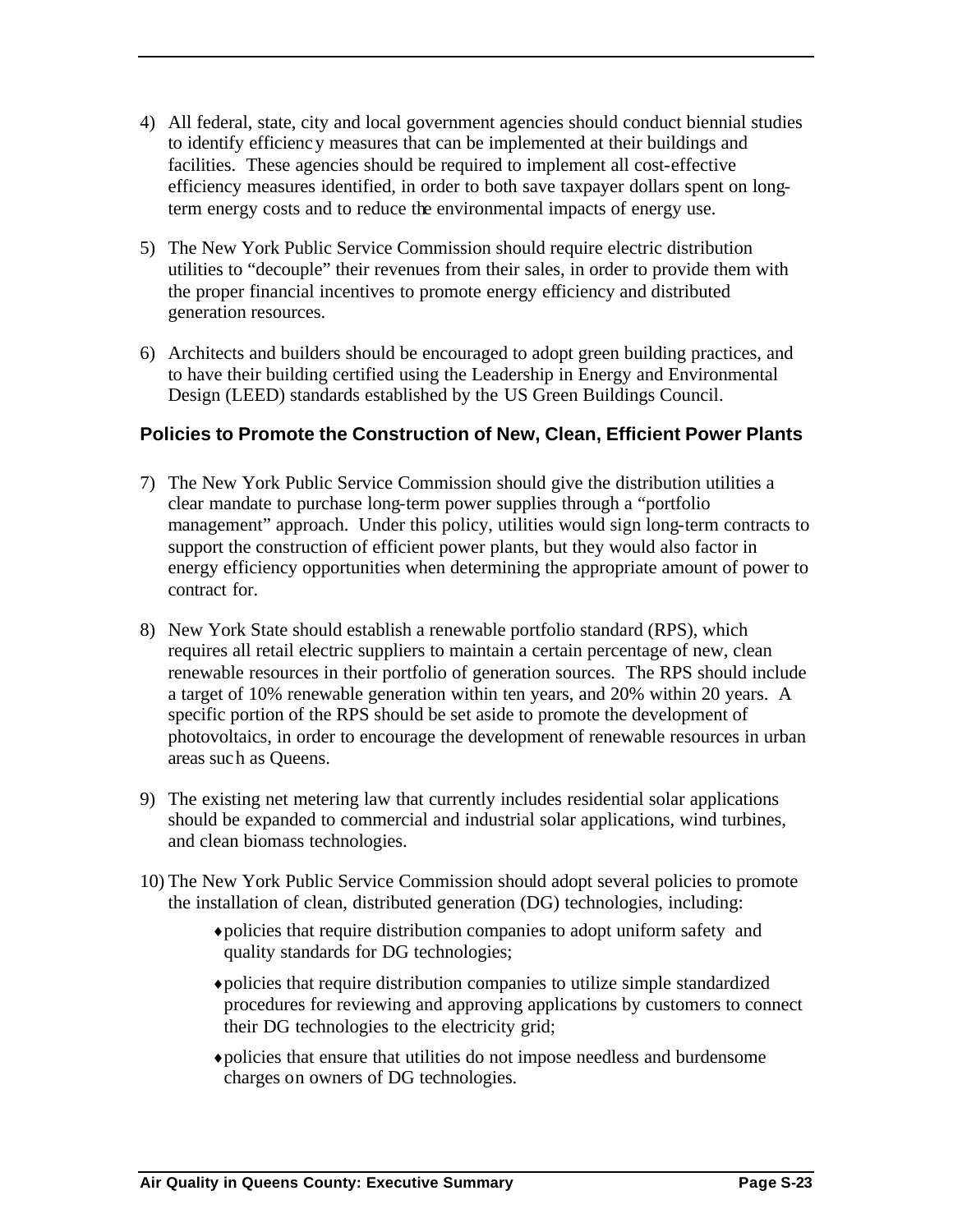- 11) The New York Department of Environmental Conservation should adopt regulations to ensure that all forms of distributed generation technologies meet stringent air emission standards.
- 12) New York State should offer tax and other incentives to existing generators to encourage repowering of older, less efficient units.

#### **Policies to Limit Pollution Emissions**

- 13) The New York Legislature should establish a  $CO<sub>2</sub>$  standard for vehicles similar to that recently adopted in California. That measure requires automobile makers to achieve the "maximum feasible reduction" in greenhouse gasses for cars and light-duty trucks in model year 2009 and beyond.
- 14) New York State should promote the adoption of a national, regional or state cap on  $CO<sub>2</sub>$  emissions from power plants, and allow power plant owners to trade  $CO<sub>2</sub>$ emission allowances within the total cap.
- 15) The New York Department of Environmental Conservation should establish New York-specific ambient air quality standards for  $PM_{2.5}$ .
- 16) New York State should support efforts to establish multi-pollutant regulations to reduce transport of pollutants from upwind sources.

#### **Policies to Promote Environmental Justice**

- 17) Environmental justice issues should be addressed in a comprehensive and equitable fashion through the NY DEC guidance document on environmental justice and permitting (CP-29). Furthermore, when the Article X power plant siting law is reauthorized, it should include all appropriate procedures to address environmental justice issues.
- 18) When new power plants and other major sources of emissions are proposed to be sited within Queens, the siting and review process should (a) allow for early public input; (b) ensure that there are no disproportionate impacts on low-income populations and people of color; and (c) ensure that the project does not overburden any one community, relative to the benefits provided to that community.

#### **Policies to Address the Transportation Sector**

- 19) New York State should adopt a "cents-per-mile" insurance policy, whereby carinsurance providers would sell their service by the mile rather than by the year.
- 20) New York State should implement vehicle miles traveled fees, which charge all motor vehicles a fixed amount per mile driven. The best candidate, in terms of efficacy and equity, is weight-distance fees that charge per *ton-mile*, so that two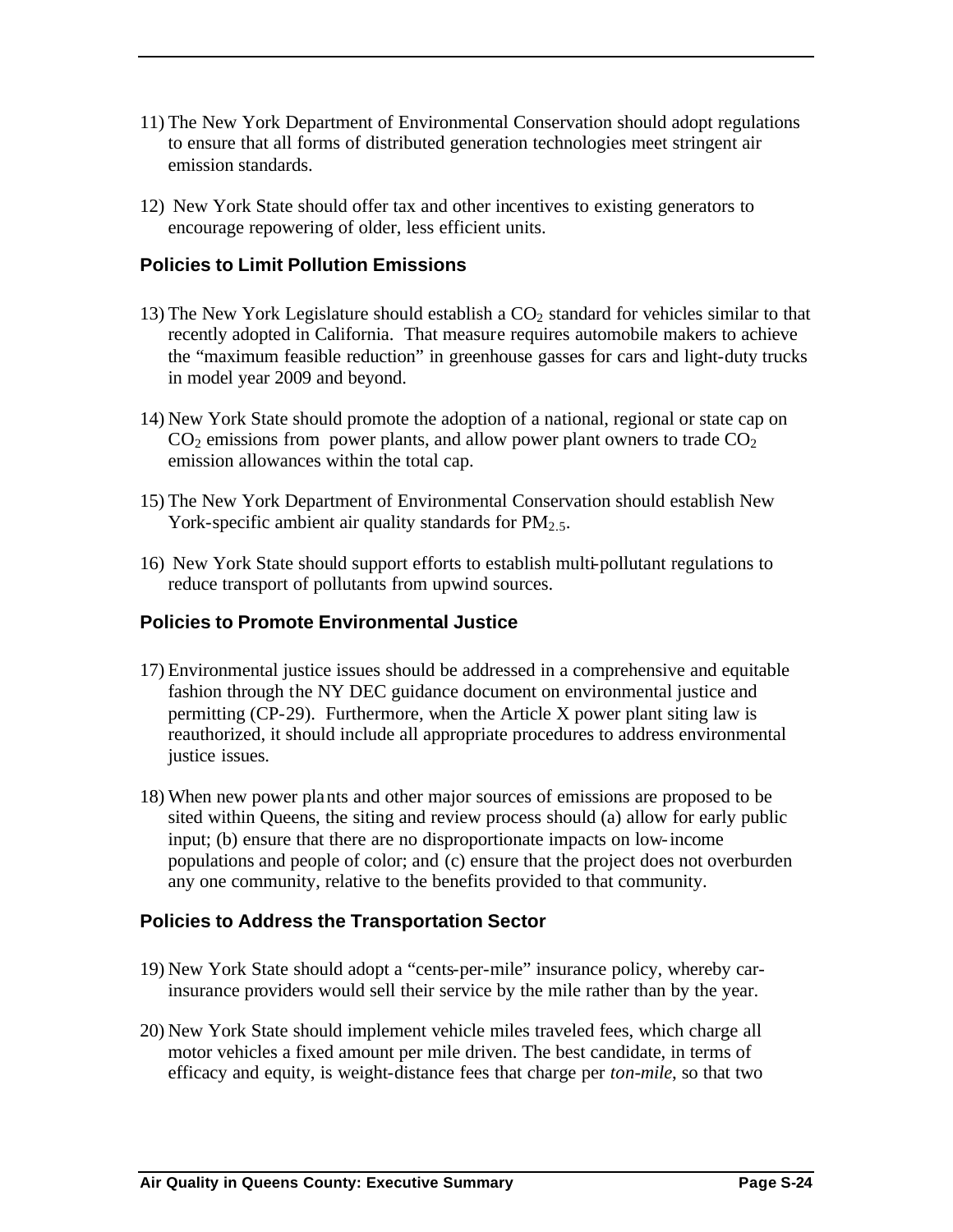vehicles driven the same amount pay in proportion to their respective weights, and two vehicles of equal size pay in proportion to their usage.

- 21) New York State should increase gasoline taxes to induce motorists to purchase and use more-efficient vehicles. Most of the revenues should be rebated to the state's citizens on an equal per-capita basis, to promote equity, although a portion could be reserved to finance other measures to reduce vehicular emissions.
- 22) New York State should require Heavy-Duty Diesel Vehicles to reduce emissions through use of ultra-low-sulfur fuels and compressed natural gas.
- 23) New York State should require all heavy-duty construction vehicles to use ultra lowsulfur diesel fuel, and to be fitted with either diesel oxidation catalysts or particulate filters.
- 24) New York State car dealers should be provided with information and financial incentives to promote the sale of efficient vehicles.
- 25) New York City should implement tolls at the Queensboro Bridge and the other "free" East River crossings, using high-speed collection systems to obviate the need for toll plazas.
- 26) New York City should implement policies to reduce truck idling, including establishment of facilities at truck stops to provide air conditioning and electricity for trucks to use instead of their own engines.
- 27) The Metropolitan Transportation Authority and New York City Transportation Department should accelerate plans to convert diesel bus fleets to cleaner fuels such as compressed natural gas (CNG).